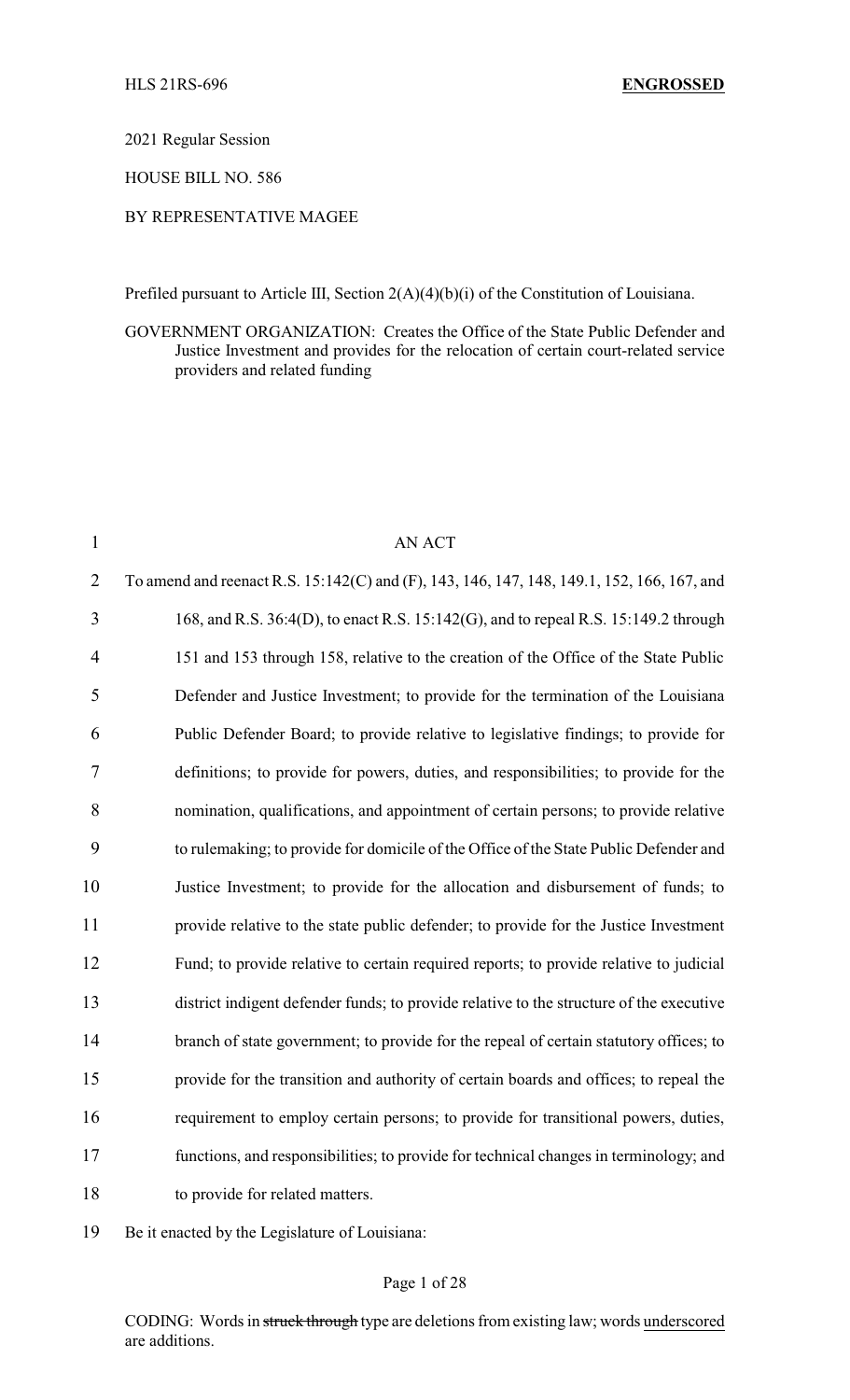| $\mathbf{1}$   | Section 1. R.S. 15:142(C) and (F), 143, 146, 147, 148, 149.1, 152, 166, 167, and 168      |
|----------------|-------------------------------------------------------------------------------------------|
| $\overline{2}$ | are hereby amended and reenacted and R.S. 15:142(G) is hereby enacted to read as follows: |
| 3              | §142. Legislative findings                                                                |
| $\overline{4}$ | $\ast$<br>*<br>*                                                                          |
| 5              | C. The legislature recognizes that the uniform application of statewide                   |
| 6              | standards and guidelines to be established by the Louisiana Public Defender Board         |
| 7              | Office of the State Public Defender and Justice Investment is an important means of       |
| 8              | achieving a more consistent delivery of quality representation throughout the state.      |
| 9              | To that end, it is the express intention of the legislature that the Louisiana Public     |
| 10             | Defender Act of 2007 is designed, to the extent practicable and feasible, to provide      |
| 11             | for the delivery of public defender services which meet the requirements established      |
| 12             | by Strickland v. Washington, 466 U.S. 668, 104 S.Ct. 2052, 80 L.Ed.2d 674 (1984)          |
| 13             | and its progeny as adopted by the Louisiana Supreme Court.                                |
| 14             | $\ast$<br>*<br>*                                                                          |
| 15             | F. It is the express intention of the legislature that the Louisiana Public               |
| 16             | <b>Defender Board</b> Office of the State Public Defender and Justice Investment respect  |
| 17             | local differences in practice and custom regarding the delivery of public defender        |
| 18             | services. The provisions of this Part are to be construed to preserve the operation of    |
| 19             | district public defender programs offices which provide effective assistance of           |
| 20             | counsel and meet performance standards in whatever form of delivery that local            |
| 21             | district has adopted, provided that method of delivery is consistent with standards       |
| 22             | and guidelines adopted by the board office pursuant to rules and as required by           |
| 23             | statute.                                                                                  |
| 24             | G. The office shall not be obligated to pay any moneys as contemplated by                 |
| 25             | the court in <i>State v. Touchet</i> , 642 So.2d 1213 (La. 1994), unless the accused is   |
| 26             | represented by a public defender.                                                         |
| 27             | §143. Definitions                                                                         |
| 28             | As used in this Part, the following words have the following meanings:                    |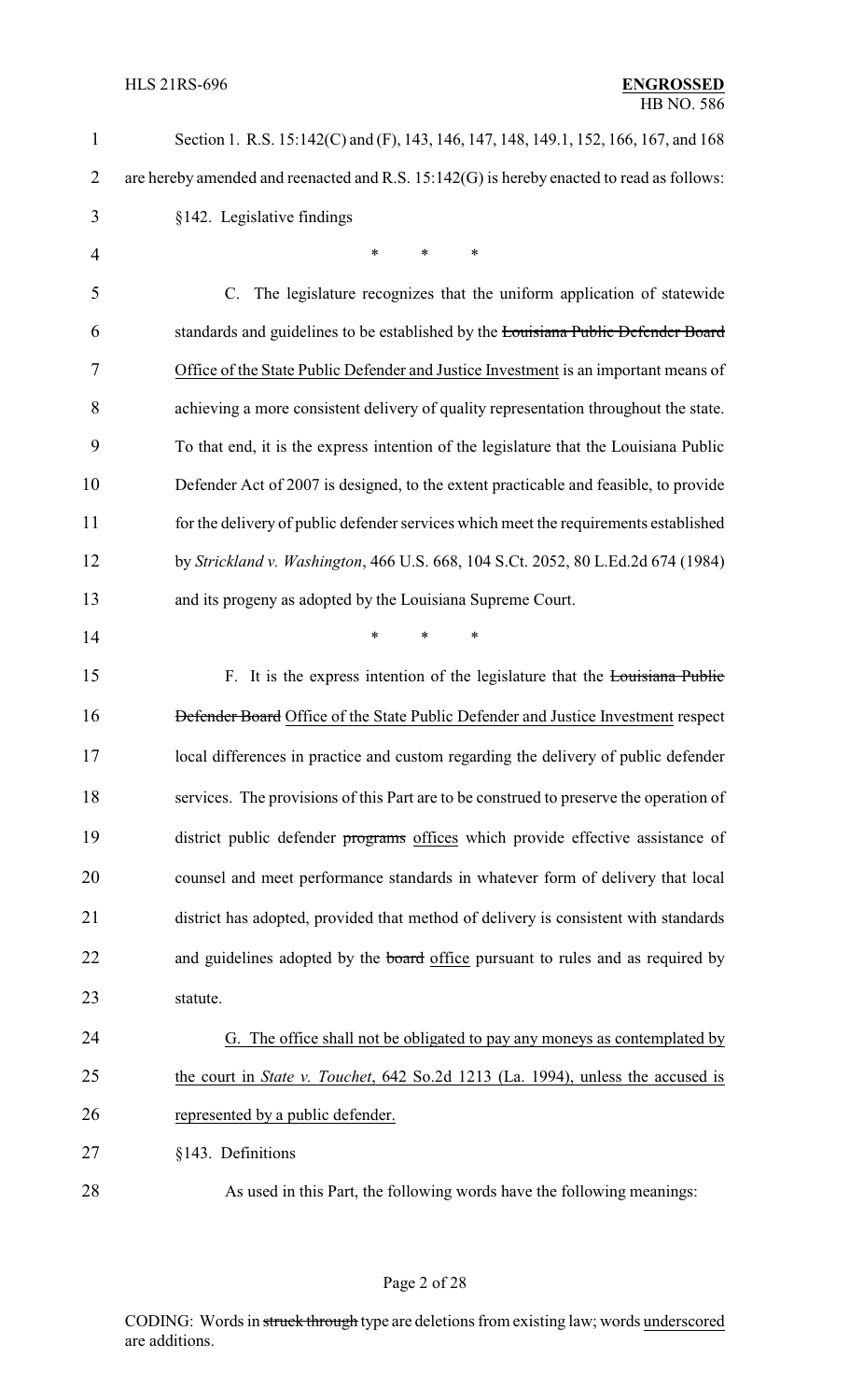| $\mathbf{1}$   | (1) "Board" means the Louisiana Public Defender Board authorized to                               |
|----------------|---------------------------------------------------------------------------------------------------|
| $\overline{2}$ | regulate public defender services.                                                                |
| 3              | (2) "Board office" means the headquarters of the board located in East Baton                      |
| $\overline{4}$ | Rouge Parish.                                                                                     |
| 5              | $\left(\frac{1}{2}\right)$ "District indigent defender fund" means the judicial district indigent |
| 6              | defender fund as provided for in R.S. 15:168.                                                     |
| 7              | $\left(\frac{4}{2}\right)$ "District office" means the office of a district public defender as    |
| 8              | provided for in R.S. 15:161.                                                                      |
| 9              | "District public defender" or "chief indigent defender" means an<br>$\left( 5\right)$ $(3)$       |
| 10             | attorney employed by or under contract with the board to supervise service providers              |
| 11             | and enforce standards and guidelines within a judicial district or multiple judicial              |
| 12             | districts.                                                                                        |
| 13             | $\overline{(6)(4)}$ "Indigent defendant" means a person that has been determined under            |
| 14             | the provisions of R.S. 15:175 to be indigent and financially unable to retain private             |
| 15             | counsel.                                                                                          |
| 16             | $(7)(5)$ "Indigent defender services program" "Contract programs" or "the                         |
| 17             | program" means the activities directed toward the accomplishment of providing                     |
| 18             | indigent defender services under the Louisiana Public Defender Act.                               |
| 19             | "Office" means the Office of the State Public Defender and Justice<br>(6)                         |
| 20             | Investment authorized to regulate and fund public defender services and to provide                |
| 21             | financial support to district public defender offices and other service programs that             |
| 22             | provide services to persons in the criminal justice system.                                       |
| 23             | $(8)(7)$ "Public defender" or "indigent defender" means an attorney employed                      |
| 24             | by or under contract with the <b>board</b> office, the district public defender, or regional      |
| 25             | director, where applicable, or nonprofit organization contracting with the board,                 |
| 26             | district public defender, regional director, where applicable, or the board to provide            |
| 27             | legal counsel to an indigent person in a criminal proceeding.                                     |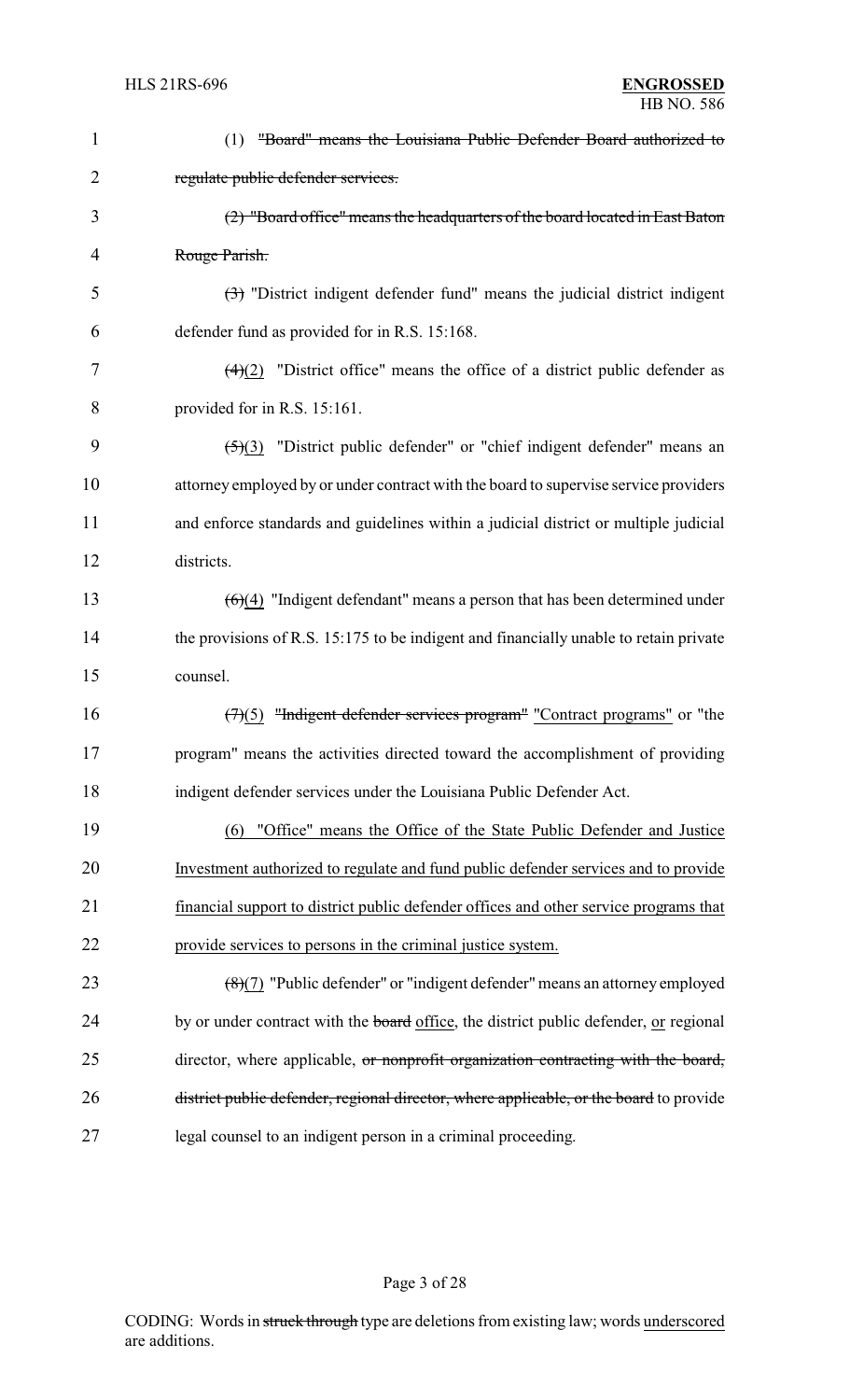| 1              | $\left(\frac{9}{8}\right)$ "Public defender services" or "indigent defender services" means the |
|----------------|-------------------------------------------------------------------------------------------------|
| $\overline{2}$ | providing of legal services to indigent persons in criminal proceedings in which the            |
| 3              | right to counsel attaches under the United States and Louisiana constitutions.                  |
| $\overline{4}$ | $(\pm 0)(9)$ "Regional director" means the person in the employment of the board                |
| 5              | office chosen to oversee and enforce standards and guidelines within a service region           |
| 6              | created by the <b>board</b> office.                                                             |
| 7              | $(\pm 1)(10)$ "Regional office" means the office established for a service region               |
| 8              | as provided for in R.S. 15:159.                                                                 |
| 9              | $(12)(11)$ "Revenue" or "self-generated revenue" means all revenue received                     |
| 10             | by a judicial district including revenue received as a result of grants or donations or         |
| 11             | other forms of assistance.                                                                      |
| 12             | "Service program" means a non-governmental entity that provides<br>(12)                         |
| 13             | assistance to or representation of defendants or other persons in the criminal justice          |
| 14             | system and that is qualified with the United States Internal Revenue Service for an             |
| 15             | exemption from federal income tax under Section 501(c) of the Internal Revenue                  |
| 16             | Code.                                                                                           |
| 17             | (13) "Service region" means one of the public defender service regions                          |
| 18             | created by the board office as authorized in R.S. 15:159.                                       |
| 19             | "State Public Defender public defender" means the person in the<br>(14)                         |
| 20             | employment of the board chosen pursuant to R.S. $15:146(B)$ to administer the                   |
| 21             | statewide public defender system for the delivery of public defender services.                  |
| 22             | §146. Louisiana Public Defender Board Office of the State Public Defender and                   |
| 23             | Justice Investment; nominating committee; confirmation                                          |
| 24             | $A.(+)$ There is hereby created and established as a state agency within the                    |
| 25             | office of the governor the Louisiana Public Defender Board Office of the State                  |
| 26             | Public Defender and Justice Investment to provide for the supervision,                          |
| 27             | administration, and delivery of a statewide public defender system, which shall                 |
| 28             | deliver uniform public defender services in all courts in this state, and to provide            |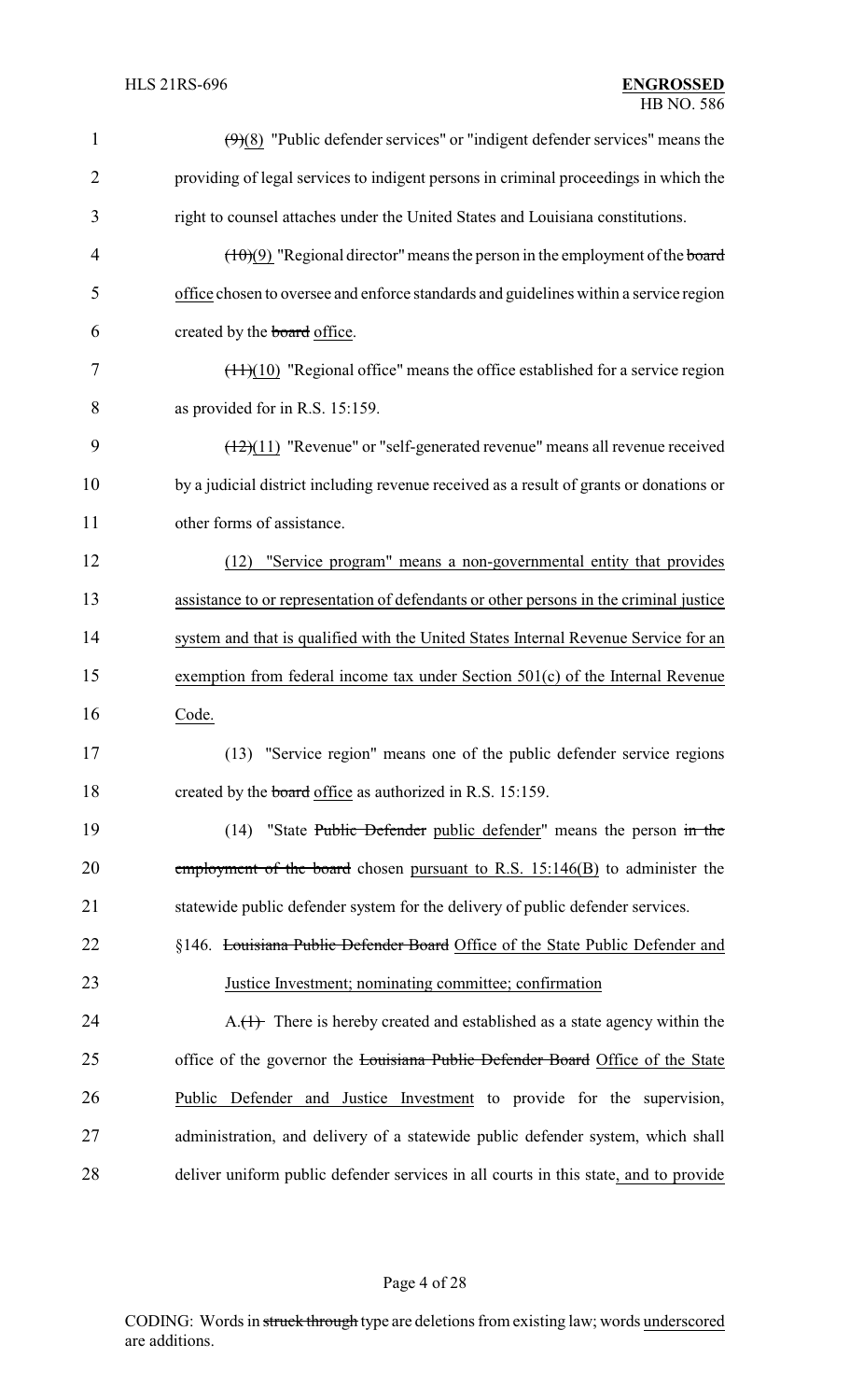| 1  | financial support to programs that provide services to persons in the criminal justice    |
|----|-------------------------------------------------------------------------------------------|
| 2  | system. The board shall be a body corporate with the power to sue and be sued.            |
| 3  | $(2)$ The board and its agents and employees shall be subject to the Code of              |
| 4  | Governmental Ethics, the law relative to public records and open meetings, the law        |
| 5  | relative to public bid and procurement, and all other provisions of law applicable to     |
| 6  | state agencies.                                                                           |
| 7  | (3) The two members of the Louisiana Public Defender Board appointed by                   |
| 8  | the president of the Louisiana State Bar Association, the member appointed by the         |
| 9  | chairman of the Louisiana State Law Institute's Children's Code Committee, the            |
| 10 | member appointed by the President of the Louisiana Chapter of the Louis A.                |
| 11 | Martinet Society, the member appointed by the Louisiana Interchurch Conference,           |
| 12 | the two members appointed by the governor and the four members appointed by the           |
| 13 | governor and nominated by the four law schools, as formerly provided in this              |
| 14 | Section, shall terminate their service on August 1, 2016.                                 |
| 15 | (4) To the extent practicable, the board shall be comprised of members who                |
| 16 | reflect the racial and gender makeup of the general population of the state, and who      |
| 17 | are geographically representative of all portions of the state.                           |
| 18 | (5) When a vacancy occurs, whether by expiration of a term, resignation, or               |
| 19 | other event, the board staff shall submit to the appointing entity a list identifying the |
| 20 | residency of the current board members by congressional district, and request that,       |
| 21 | to the extent possible, the entity make the appointment from the residents of under-      |
| 22 | represented districts.                                                                    |
| 23 | B.(1) The board shall consist of eleven members.                                          |
| 24 | (2) Persons appointed to the board shall have significant experience in the               |
| 25 | defense of criminal proceedings or shall have demonstrated a strong commitment to         |
| 26 | quality representation in indigent defense matters. No person shall be appointed to       |
| 27 | the board who has received compensation to be an elected judge, elected official,         |
| 28 | judicial officer, prosecutor, law enforcement official, indigent defense provider, or     |
| 29 | employees of all such persons, within a two-year period prior to appointment. No          |

# Page 5 of 28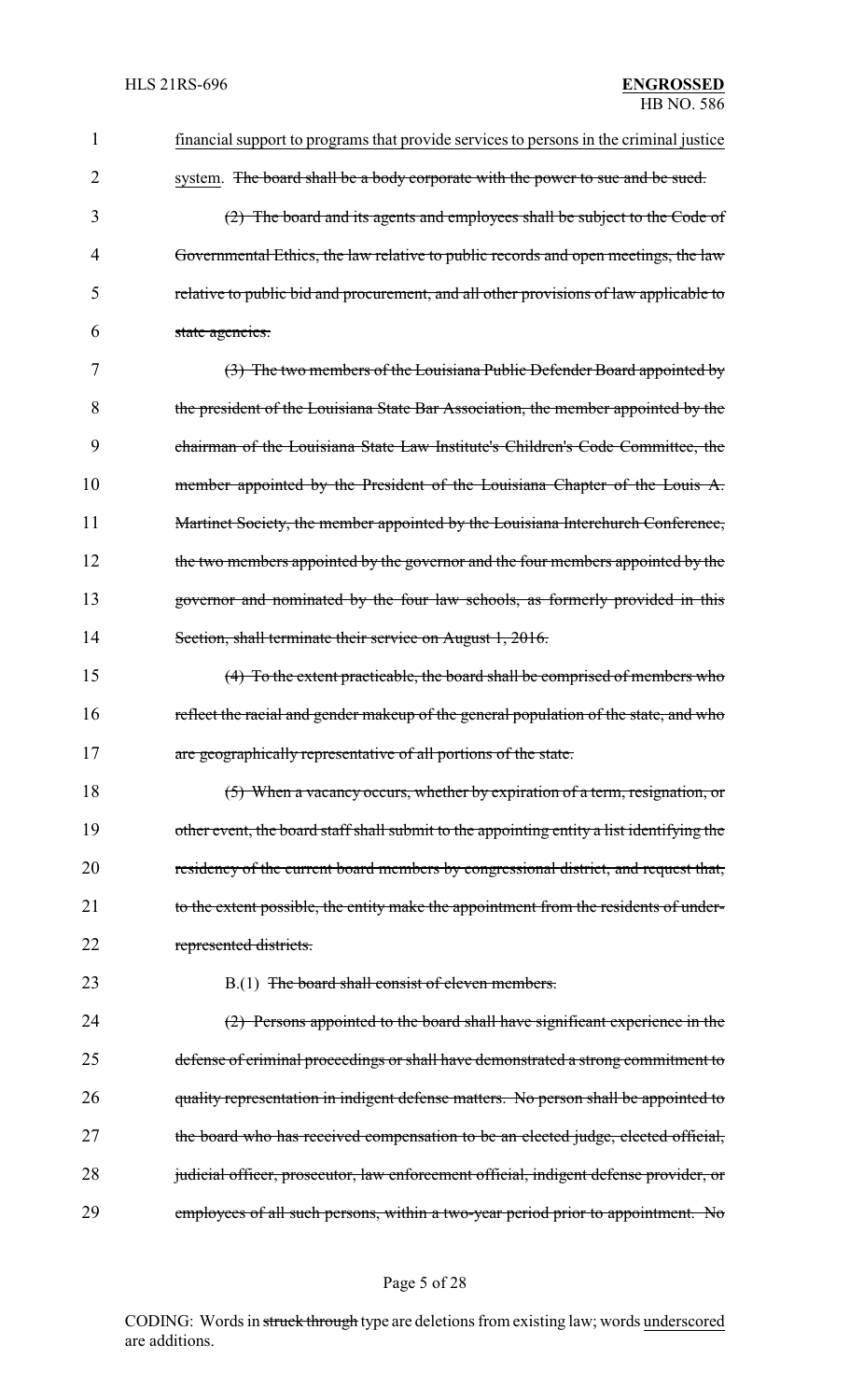| 1              | active part-time, full-time, contract or court-appointed indigent defense provider, or |
|----------------|----------------------------------------------------------------------------------------|
| $\overline{2}$ | active employees of such persons, may be appointed to serve on the board as a voting   |
| 3              | member. No person having an official responsibility to the board, administratively     |
| 4              | or financially, or their employee shall be appointed to the board during their term of |
| 5              | office. The majority of board members shall be current members of the Louisiana        |
| 6              | State Bar Association. Representatives of the client community shall not be            |
| 7              | prohibited from serving as voting members of the board.                                |
| 8              | (3) The members shall be selected as follows:                                          |
| 9              | (a) The governor shall appoint five members, one from each appellate court             |
| 10             | district, and shall designate the chairman.                                            |
| 11             | (b) The five members shall be appointed from a list of three nominees                  |
| 12             | submitted to the governor by a majority of the district public defenders providing     |
| 13             | public defender services in each appellate district.                                   |
| 14             | (c) The chief justice of the Supreme Court of Louisiana shall appoint four             |
| 15             | members, one member shall be a juvenile justice advocate; one member shall be a        |
| 16             | retired judge with criminal law experience; and two members shall be at large.         |
| 17             | (d) The president of the Senate and the speaker of the House of                        |
| 18             | Representatives shall each appoint one member.                                         |
| 19             | (e) All appointments to the board shall be subject to confirmation by the              |
| 20             | Senate.                                                                                |
| 21             | $(4)$ A vacancy on the board shall be filled in the same manner as the original        |
| 22             | appointment.                                                                           |
| 23             | (5) Members of the board shall serve staggered terms of four years.                    |
| 24             | $C(1)$ The board, by a vote of two-thirds of the members, may expel a                  |
| 25             | member who has accumulated three unexcused absences from board meetings during         |
| 26             | a twelve-month period.                                                                 |
| 27             | (2) If a member is expelled as provided by this Subsection, the board shall            |
| 28             | send written notice to the member informing him of his expulsion and notify the        |
| 29             | appropriate appointing authority of the vacancy on the board.                          |

# Page 6 of 28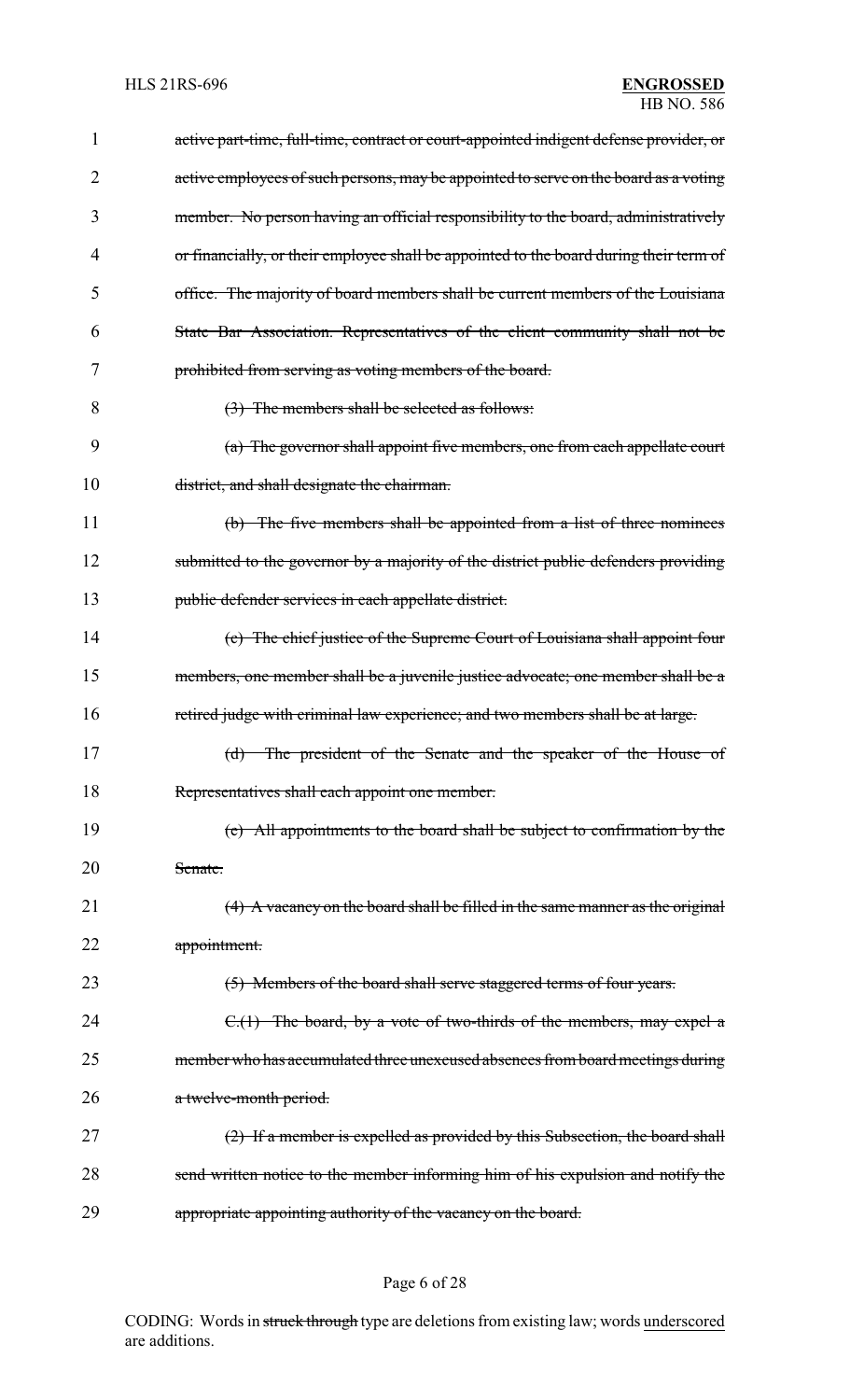| 1              | D. The board shall notify the appropriate appointing authority of any board              |
|----------------|------------------------------------------------------------------------------------------|
| $\overline{2}$ | vacancy which occurs for any reason.                                                     |
| 3              | There shall be a nominating committee consisting of the following:                       |
| 4              | (a) The chief justice of the Louisiana State Supreme Court, or his designee              |
| 5              | who shall be a supreme court justice.                                                    |
| 6              | (b) The speaker of the Louisiana House of Representatives, or his designee               |
| 7              | who shall be a member of the Louisiana House of Representatives.                         |
| 8              | (c) The president of the Louisiana State Bar Association, or his designee who            |
| 9              | shall be a member of the Louisiana State Bar Association.                                |
| 10             | $(2)(a)$ The nominating committee shall provide a list of three nominees to the          |
| 11             | governor no later than sixty days after a vacancy occurs in the position of state public |
| 12             | defender. A majority vote of the nominating committee shall be required to               |
| 13             | nominate persons to the position of state public defender.                               |
| 14             | (b) The nominating committee is prohibited from nominating any person                    |
| 15             | who has ever held the position of an elected judge or district attorney.                 |
| 16             | From the list of nominees submitted by the nominating committee, the<br>(3)              |
| 17             | governor shall appoint the state public defender who shall also be the executive         |
| 18             | director for the Office of the State Public Defender and Justice Investment and who      |
| 19             | shall serve at the pleasure of the governor. If the nominating committee fails to        |
| 20             | submit three nominations within the time specified by Paragraph (2) of this              |
| 21             | Subsection, the governor shall make the appointment without nominations but              |
| 22             | subject to the qualifications provided by this Section. Each appointment by the          |
| 23             | governor shall be submitted to the Senate for confirmation, and every appointment        |
| 24             | confirmed by the Senate shall again be submitted by the governor to the Senate for       |
| 25             | confirmation every four years after the initial confirmation.                            |
| 26             | §147. Powers, duties, responsibilities                                                   |
| 27             | A. Except for the inherent regulatory authority of the Louisiana Supreme                 |
| 28             | Court provided for in Article V, Section 5 of the Constitution of Louisiana regarding    |
| 29             | the regulation of the practice of law, the Louisiana Public Defender Board office        |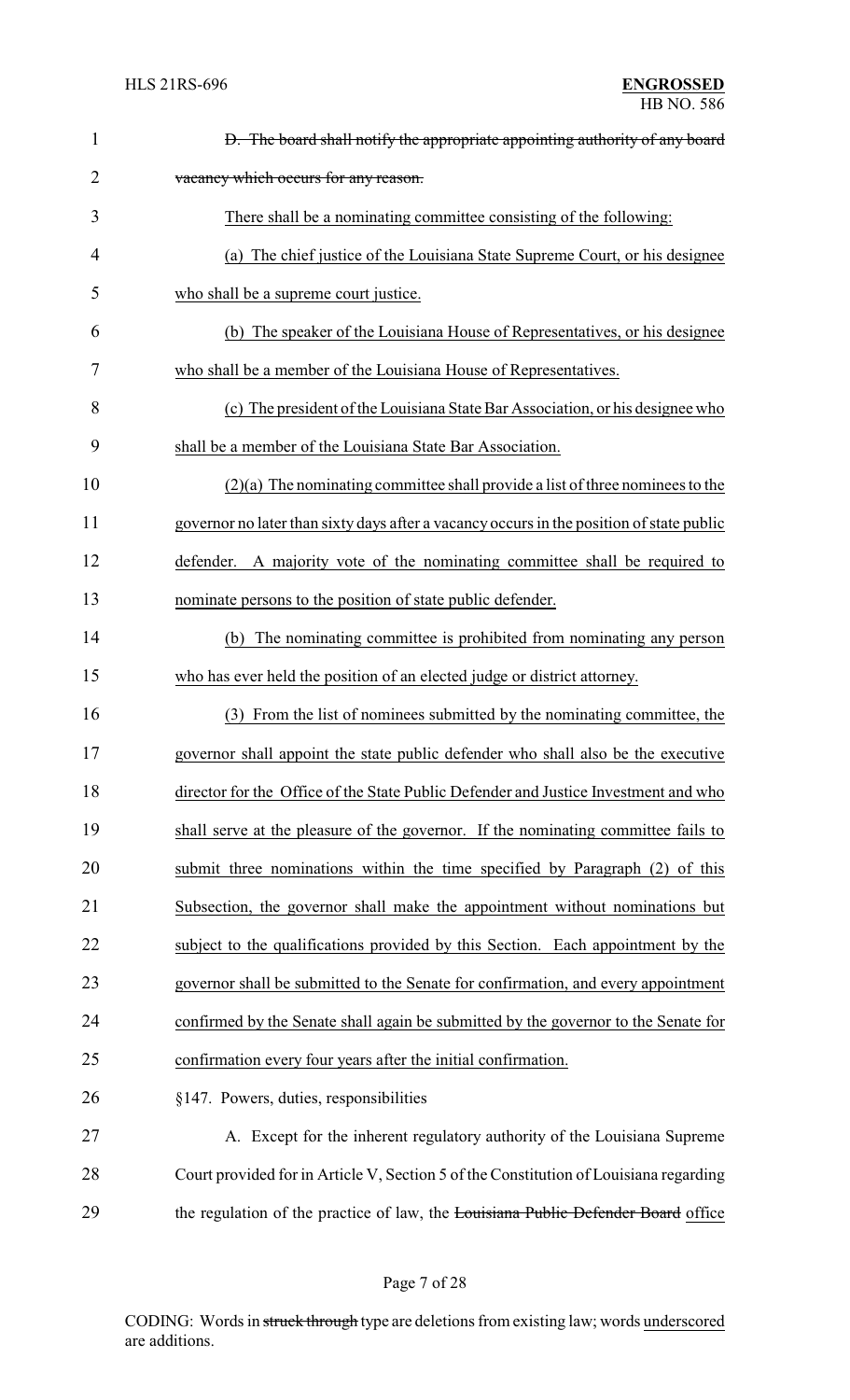| $\mathbf{1}$   | shall have all regulatory authority, control, supervision, and jurisdiction, including   |
|----------------|------------------------------------------------------------------------------------------|
| $\overline{2}$ | auditing and enforcement, and all power incidental or necessary to such regulatory       |
| 3              | authority, control, supervision, and jurisdiction over all aspects of the delivery of    |
| 4              | public defender services throughout the courts of the state of Louisiana.                |
| 5              | B. In addition to the powers and duties provided for in Subsection A of this             |
| 6              | Section, the board office shall:                                                         |
| 7              | (1) Employ an executive staff as provided for in R.S. $15:150$ and regularly             |
| 8              | evaluate the performance of the executive staff necessary to carry out the duties of     |
| 9              | the office at the discretion of the state public defender.                               |
| 10             | (2) Adopt all rules necessary to implement the provisions of this Part as                |
| 11             | provided in R.S. 15:148 and in accordance with the Administrative Procedure Act.         |
| 12             | (3) Review and approve the Develop a strategic plan and budget proposals                 |
| 13             | submitted by the state public defender, for implementing this Part and for               |
| 14             | coordinating services provided by service programs, regional directors, where            |
| 15             | applicable, and district public defenders on behalf of the districts. The board shall    |
| 16             | consider variations in public defense practices, past practices and procedures, and      |
| 17             | conditions unique to each district in evaluating the strategic plan and budget           |
| 18             | proposals on the district level.                                                         |
| 19             | (4) Make an annual report to the legislature regarding the state of the board's          |
| 20             | office's operations and the status of public defender services it regulates. Such report |
| 21             | shall include at a minimum:                                                              |
| 22             | (a) Recommendations for all needed changes in the law regarding the board                |
| 23             | office or any regulated activity.                                                        |
| 24             | (b) A complete report on the receipt and expenditure of all funds received               |
| 25             | by the board office and the regional offices, where applicable, including district level |
| 26             | data.                                                                                    |
| 27             | (c) Comprehensive workload data.                                                         |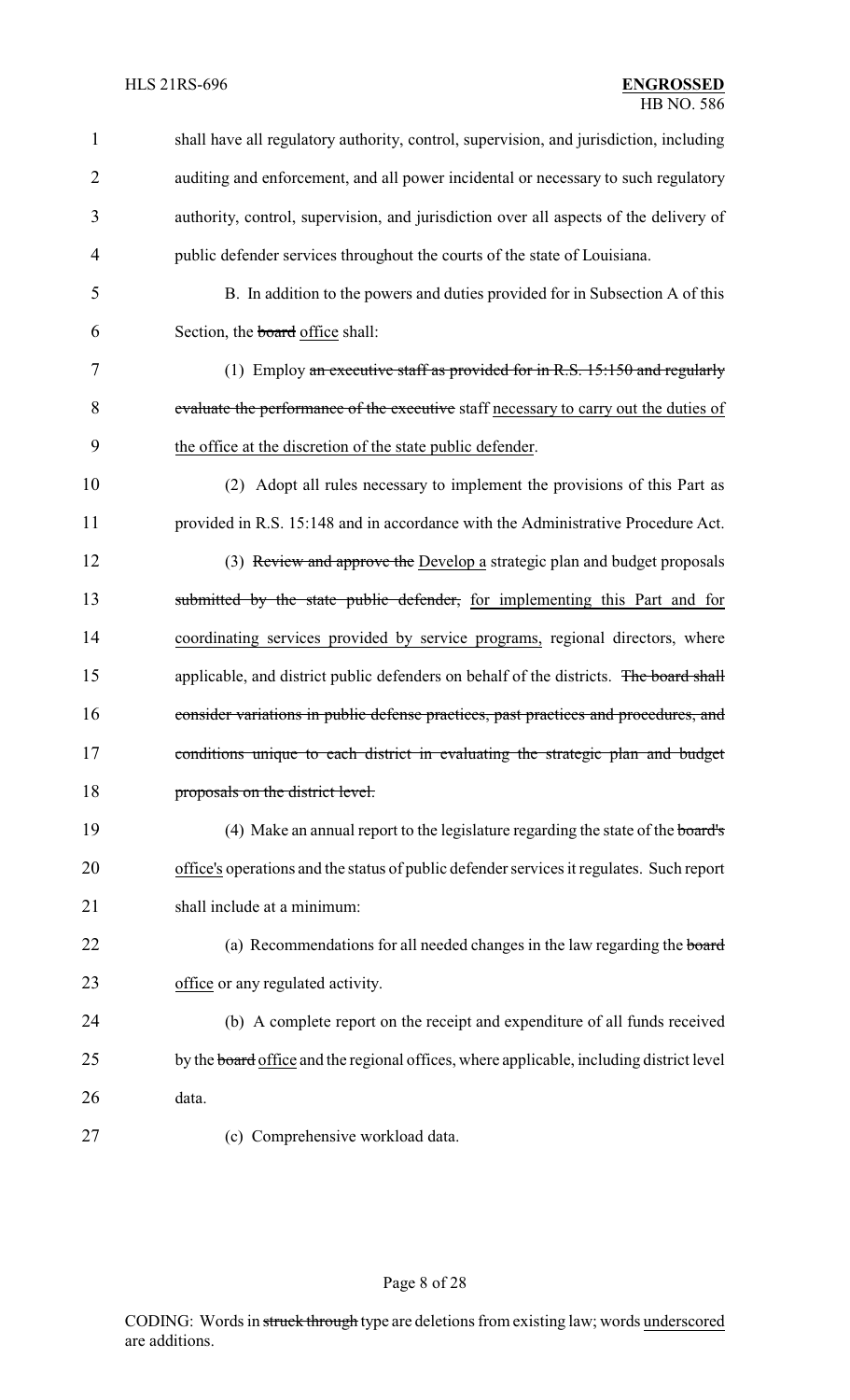| $\mathbf{1}$   | $(5)(a)$ Establish, and modify as necessary, a plan of organization to conduct        |
|----------------|---------------------------------------------------------------------------------------|
| $\overline{2}$ | the business of regulating and controlling the delivery of public defender services   |
| 3              | under its jurisdiction efficiently and thoroughly.                                    |
| 4              | (b) The plan of organization shall provide for the capacity to:                       |
| 5              | (i) Administer the granting of contracts.                                             |
| 6              | (ii) Analyze and review investigative and audit reports and findings.                 |
| 7              | (iii) Provide for enforcement of board office rules as is necessary to the            |
| 8              | efficient and thorough regulation and governance of public defender services under    |
| 9              | its jurisdiction.                                                                     |
| 10             | (6) Incur such expenses and obligations, within the fiscal limits available to        |
| 11             | the board office, as are necessary to the efficient and thorough regulation and       |
| 12             | governance of the delivery of public defender services under its jurisdiction and     |
| 13             | establish and maintain an accounting system which complies with law.                  |
| 14             | Approve, prior to its presentation to the legislature and again after<br>(7)          |
| 15             | appropriation prior to allocation, the budget for the board office.                   |
| 16             | (8) Issue a written response to any formal request from the governor and the          |
| 17             | legislature or any committee thereof.                                                 |
| 18             | (9) Appear before any committee of the legislature upon request of the                |
| 19             | president of the Senate, the speaker of the House, or the chairman of any legislative |
| 20             | committee.                                                                            |
| 21             | (10) Review any proposal to create permanent staff positions and approve              |
| 22             | if deemed appropriate.                                                                |
| 23             | (11) Prepare and submit to the Joint Legislative Committee on the Budget              |
| 24             | on or before March first of each year an annual financial report which outlines the   |
| 25             | expenditures of local, state, and federal funds for the previous calendar year for    |
| 26             | review by the Joint Legislative Committee on the Budget.                              |
| 27             | (12) Draft, administer, and furnish reporting forms to the district public            |
| 28             | defender, which request detailed information of the district's workload, resources,   |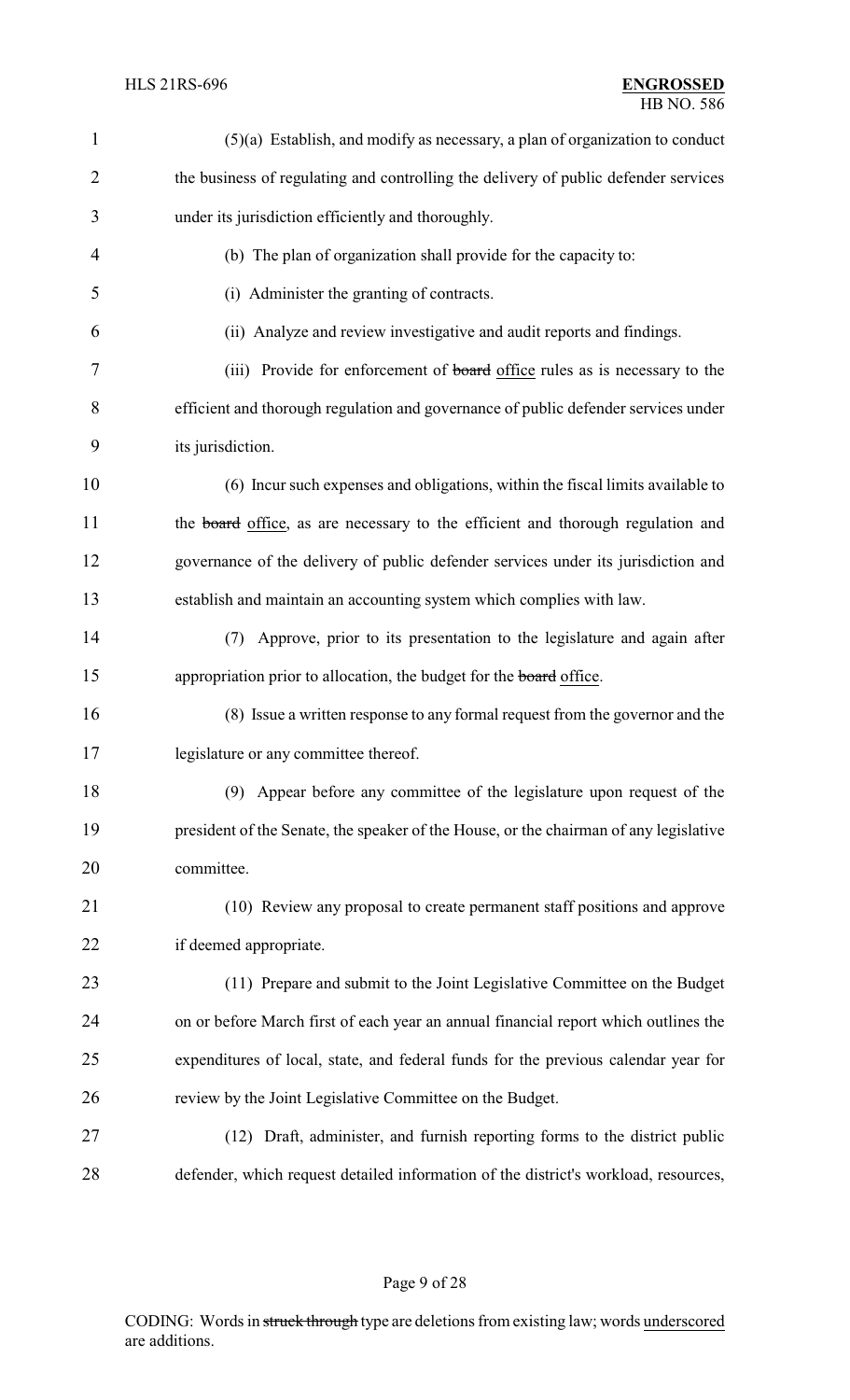| $\mathbf{1}$   | employees, and expenditures for the previous fiscal year based on the uniform           |
|----------------|-----------------------------------------------------------------------------------------|
| $\overline{2}$ | definition of a "case" as defined in R.S. 15:174(C).                                    |
| 3              | (13) Collect, prepare, and submit an annual report to the legislative auditor.          |
| 4              | (14) Administer the DNA Testing Post-Conviction Relief for Indigents Fund               |
| 5              | as required under the provisions of Code of Criminal Procedure Article 926.1.           |
| 6              | (15) Arrange for locations, which have adequate space to accommodate the                |
| 7              | public, to conduct its meetings. Allocate funding to the following:                     |
| 8              | (a) Public defenders, for services as more specifically provided by this Part.          |
| 9              | Service programs for services provided for the assistance to and<br>(b)(i)              |
| 10             | representation of persons in the criminal judicial system.                              |
| 11             | (ii) The office shall submit for approval to the Joint Legislative Committee            |
| 12             | on the Budget each service program that is to receive funding pursuant to this Part.    |
| 13             | (16) Adopt rules for the establishment of salary ranges for attorneys and               |
| 14             | support staff delivering public defender services, taking into consideration variations |
| 15             | in public defense practices and procedures in rural, urban, and suburban districts as   |
| 16             | well as professional experience.                                                        |
| 17             | (17) Supervise the activities of staff and apply reasonable controls for the            |
| 18             | supervision of spending, accounting, and discretionary grants. The board shall seek     |
| 19             | the assistance of the legislative auditor or an internal auditor to ensure that staff   |
| 20             | discretion is subject to supervision consistent with the Louisiana Local Government     |
| 21             | Budget Act, R.S. 39:1301 et seq. The board's office's supervision shall include         |
| 22             | reviewing details regarding expert witness funds or other case-specific grants,         |
| 23             | including the confidential work product of attorneys in litigation, compensation, and   |
| 24             | records supporting fees of experts and others, and analysis of the efficiency and       |
| 25             | effectiveness of programs. The attorney-client privilege and confidentiality that       |
| 26             | applies to counsel in cases shall apply to the state public defender and all board      |
| 27             | members and staff for the review of case details.                                       |
| 28             | (18) Adopt reasonable procedures in compliance with the Louisiana Rules                 |
| 29             | of Professional Conduct for the review and preservation of confidentiality of           |

Page 10 of 28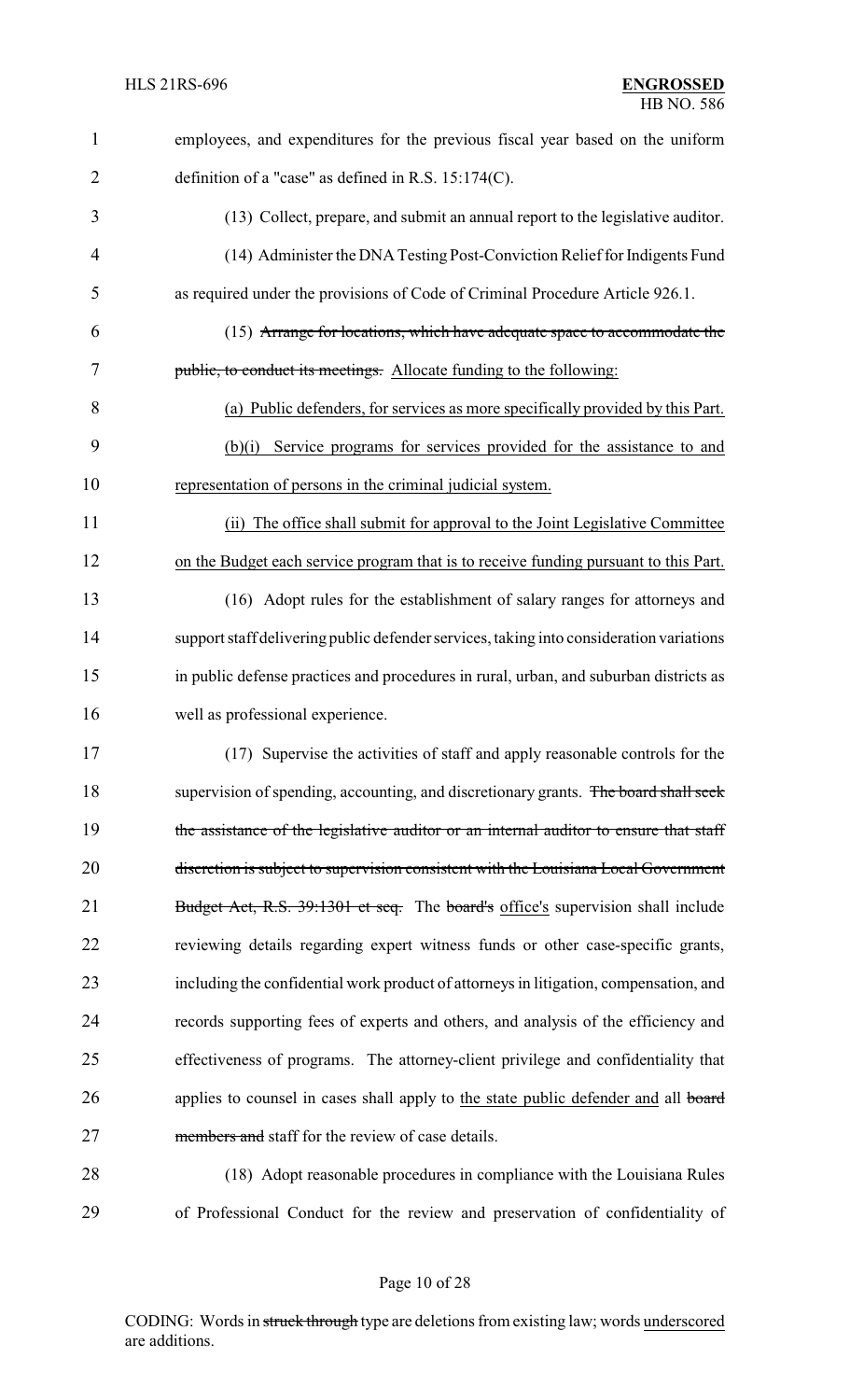| $\mathbf{1}$   | privileged materials during and after litigation, including impressions of counsel,   |
|----------------|---------------------------------------------------------------------------------------|
| $\overline{2}$ | strategy of litigation, and results of expert work and opinion.                       |
| 3              | (19) Adopt procedures necessary to protect strategic choices and confidential         |
| $\overline{4}$ | work product of the board office when the board office considers important matters    |
| 5              | of spending. However, the amounts and general purposes shall remain public record     |
| 6              | of the board's office's decisionmaking process.                                       |
| 7              | (20) Develop a mechanism for the distribution of funds to the district public         |
| 8              | defender offices and to the service programs approved by the Joint Legislative        |
| 9              | Committee on the Budget.                                                              |
| 10             | C. The board office may:                                                              |
| 11             | (1) Enter into a contract or contracts, on such terms and conditions as it            |
| 12             | deems advisable, with one or more attorneys licensed to practice law in this state, a |
| 13             | consortia of lawyers, or an independent public defender organization qualified with   |
| 14             | the United States Internal Revenue Service for an exemption from federal income tax   |
| 15             | under Section 501(c) of the Internal Revenue Code to provide counsel for indigent     |
| 16             | The provisions of this Paragraph are subject to the intent of the<br>defendants.      |
| 17             | Louisiana Public Defender Act this Part that district public defender programs shall  |
| 18             | continue operating within the method of delivery of services in effect prior to April |
| 19             | 30, 2007, and the board office is prohibited from using its power to contract to      |
| 20             | change the structure of a local program, delivery method, or to terminate personnel   |
| 21             | without cause in violation of R.S. $15:165(C)$ .                                      |
| 22             | (2) Establish advisory councils from among Louisiana residents to provide             |
| 23             | information and guidance regarding needs and concerns of particular localities. Such  |
| 24             | councils may be established at such times, for such duration, and under such          |
| 25             | circumstances, as the <b>board</b> office deems appropriate.                          |
| 26             | (3) Accept, receive, and use public or private grants, gifts, or donations,           |
| 27             | provided that such gifts, grants, and donations are not otherwise prohibited by law   |
| 28             | or rule.                                                                              |
|                |                                                                                       |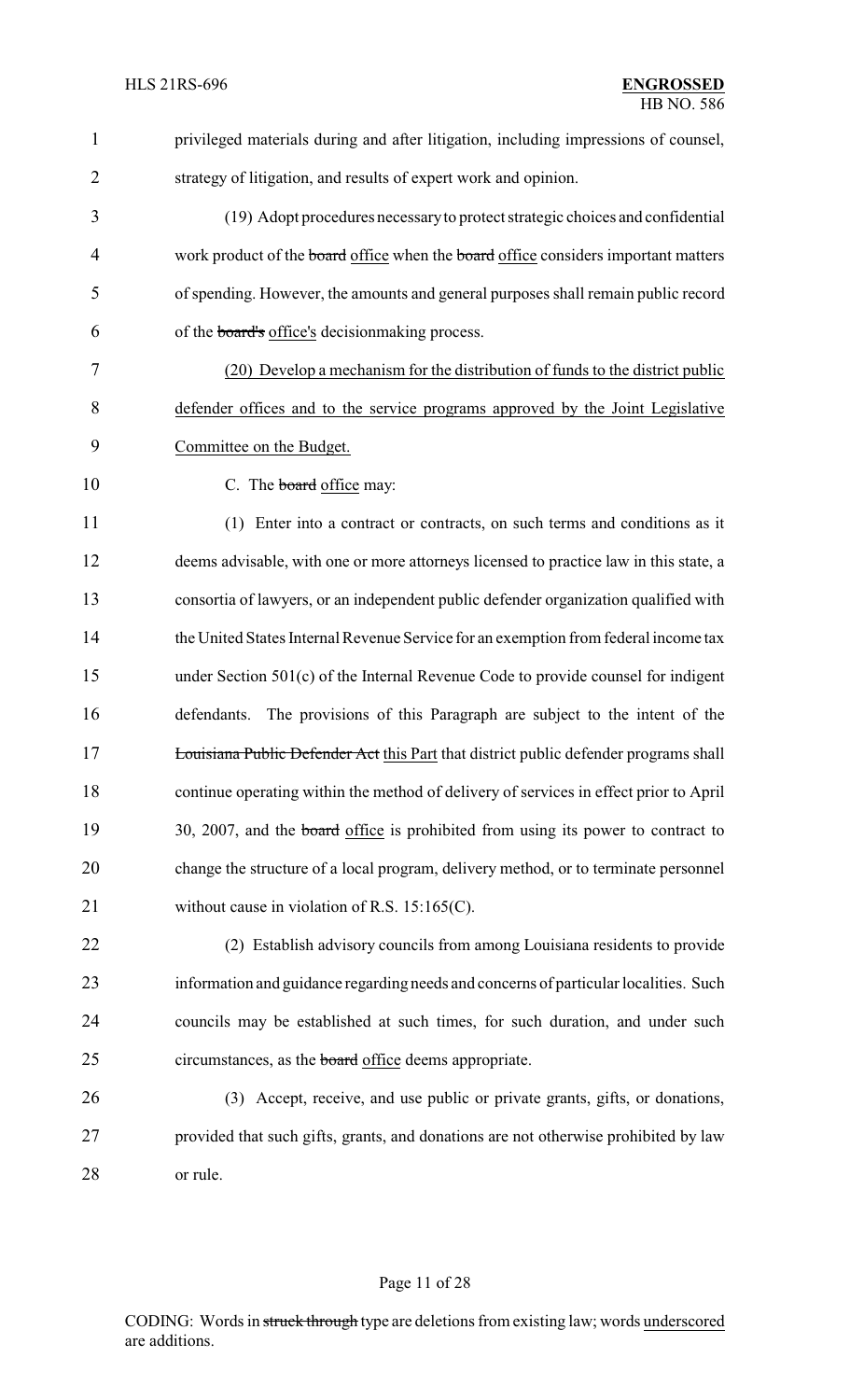1 (4) Employ secretarial, clerical, and other such personnel as may be 2 necessary in the operation of the business of the board office and fix their 3 compensation.

 (5) Enter into contracts in accordance with law for the purpose of maintaining and operating an office, or offices, and performing the functions authorized by law. The provisions of this Paragraph are subject to the intent of the Louisiana Public Defender Act that district public defender programs offices shall continue operating within the method of delivery of services in effect prior to April 9 30, 2007, and the board office is prohibited from using its power to contract to change the structure of a local program, delivery method, or to terminate personnel 11 without cause in violation of R.S. 15:165(C).

12 D.(1) Prior to entering into any contract as authorized by Subsection C of 13 this Section, the board office shall provide public notice that a contract is under 14 consideration by the **board** office and shall provide an opportunity for the public to 15 offer comment, regarding the contract, at a public hearing conducted for that 16 purpose.

 (2) The notice shall include the name of the individual attorneys, a consortium of lawyers, or an independent public defender organization qualified with the United States Internal Revenue Service for an exemption from federal income tax under Section 501(c) of the Internal Revenue Code to provide counsel for indigent defendants, the amount of compensation to be paid, and the nature of the contracted services.

23 (3) The board office shall conduct a public hearing regarding any contract 24 authorized by Subsection C of this Section and provide the public an opportunity to 25 offer comment on the contract.

26 (4) The public hearing provided for by this Subsection may be conducted at 27 a regular meeting of the board provided proper notice is provided to the public as 28 required by this Subsection.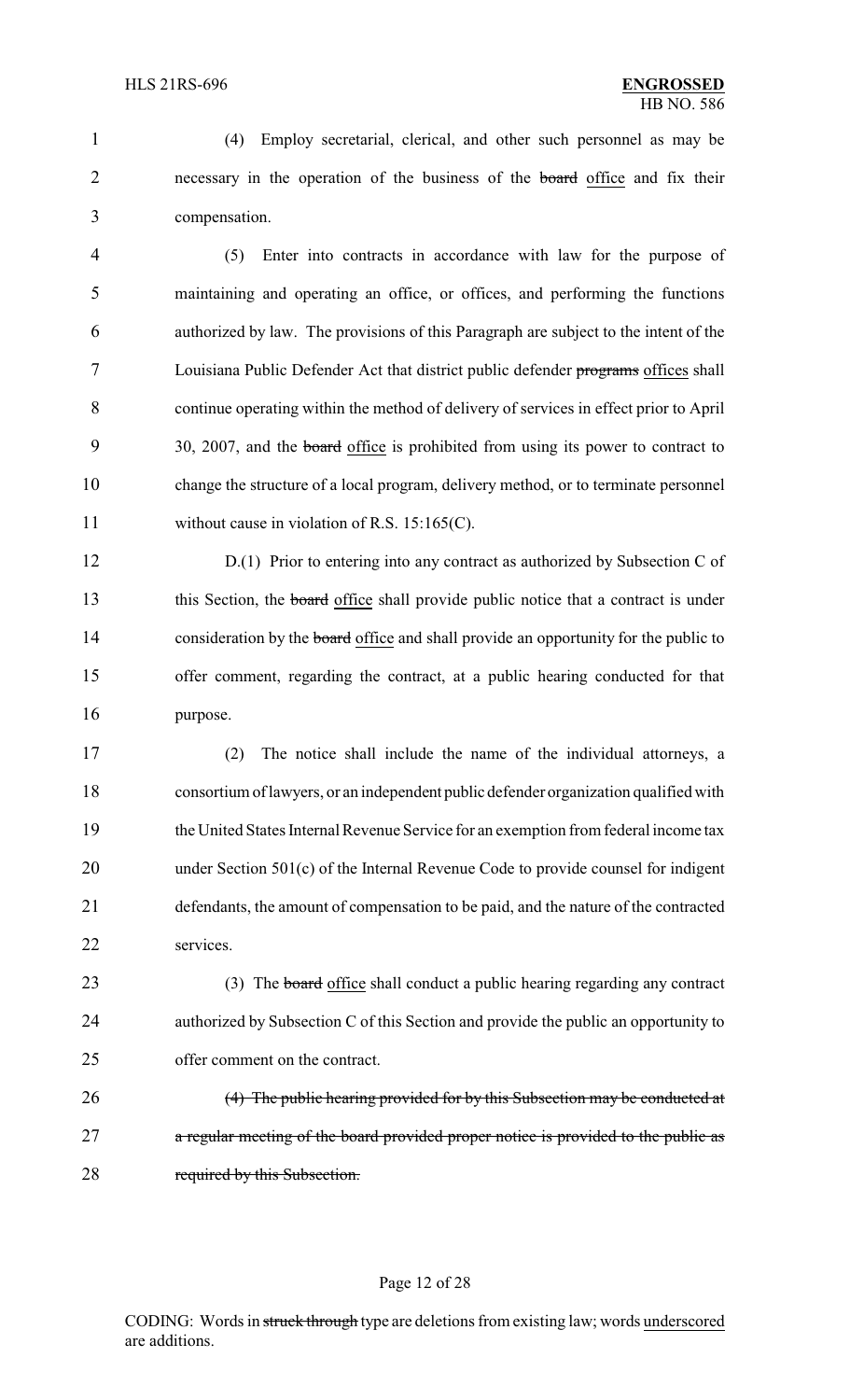| $\mathbf{1}$   | E. The executive staff, regional directors, and secretarial, clerical, and other         |
|----------------|------------------------------------------------------------------------------------------|
| $\overline{2}$ | personnel directly employed in the operations of the board office shall be state         |
| 3              | employees. All other personnel employed or who serve under contract in a district        |
| 4              | office shall not be state employees. The Joint Legislative Committee on the Budget       |
| 5              | may approve other employees hired pursuant to the Louisiana Public Defender Act          |
| 6              | as state employees upon recommendation of the board.                                     |
| 7              | §148. Rulemaking; considerations in developing rules                                     |
| 8              | The board office shall adopt all rules necessary to implement the<br>A.                  |
| 9              | provisions of this Part.                                                                 |
| 10             | B. The rules shall include but not be limited to:                                        |
| 11             | (1) Creating mandatory statewide public defender standards and guidelines                |
| 12             | that require public defender services to be provided in a manner that is uniformly fair  |
| 13             | and consistent throughout the state. Those standards and guidelines shall take into      |
| 14             | consideration all of the following:                                                      |
| 15             | (a) Manageable public defender workloads that permit the rendering of                    |
| 16             | competent representation through an empirically based case weighting system that         |
| 17             | does not count all cases of similar case type equally but rather denotes the actual      |
| 18             | amount of attorney effort needed to bring a specific case to an appropriate              |
| 19             | disposition. In determining an appropriate workload monitoring system, the board         |
| 20             | office shall take into consideration all of the following:                               |
| 21             | (i) The variations in public defense practices and procedures in rural, urban,           |
| 22             | and suburban jurisdictions.                                                              |
| 23             | (ii) Factors such as prosecutorial and judicial processing practices, trial rates,       |
| 24             | sentencing practices, attorney experience, extent and quality of supervision, and        |
| 25             | availability of investigative, social worker, and support staff.                         |
| 26             | (iii) Client enhancers specific to each client such as the presence of mental            |
| 27             | illness.                                                                                 |
| 28             | (b) Continuity of representation. The board office shall adopt standards and             |
| 29             | guidelines which ensure that each district devises a plan to provide that, to the extent |
|                |                                                                                          |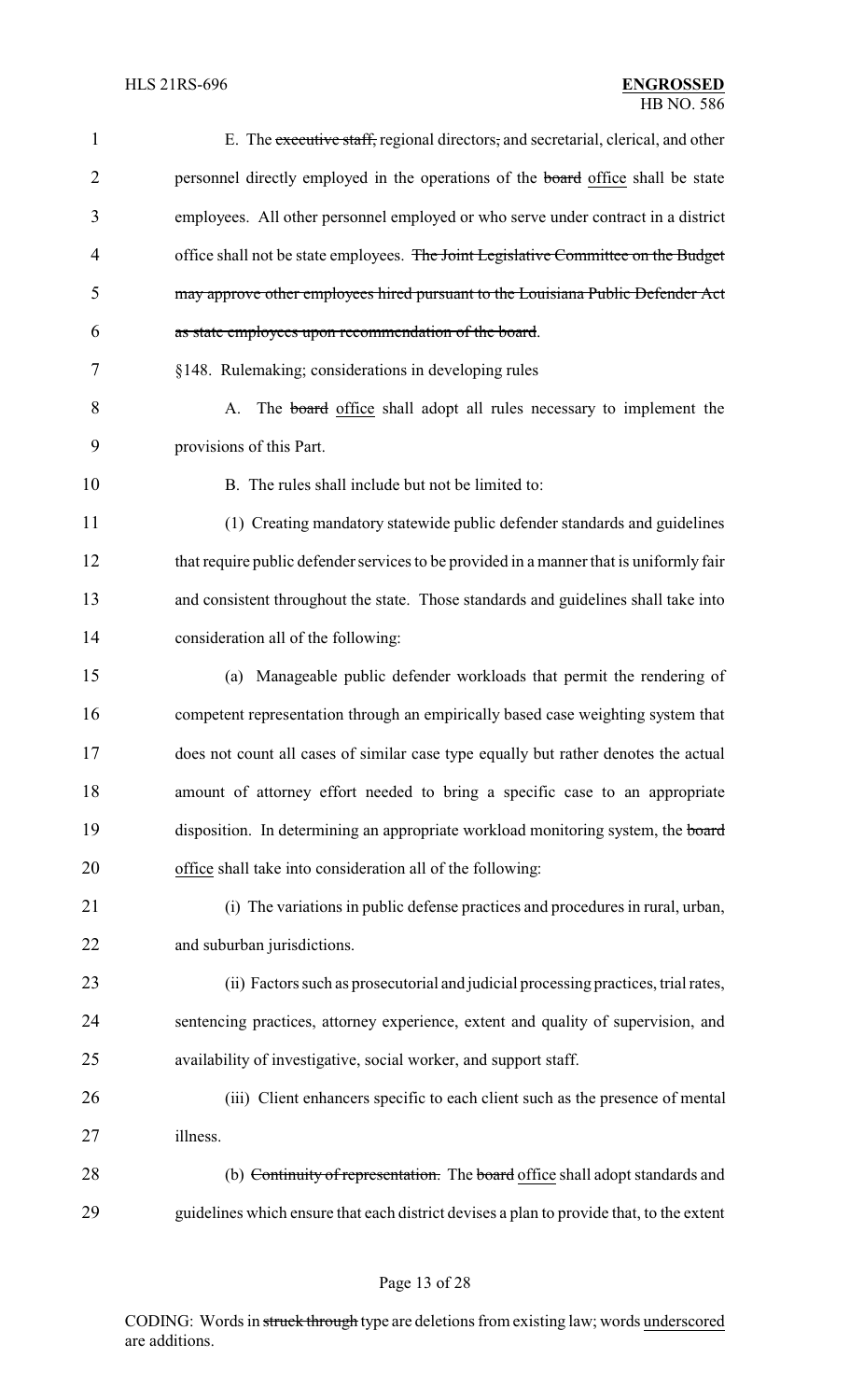feasible and practicable, the same attorney handles a case from appointment contact 2 through completion at the district level in all cases.

 (c) Documentation of communication. The board office shall adopt standards and guidelines to ensure that defense attorneys providing public defender services provide documentation of communications with clients regarding the frequency of attorney client communications as required by rules adopted by the 7 board office.

 (d) Performance supervision protocols. The board office shall adopt standards and guidelines to ensure that all defense attorneys providing public defender services undergo periodic review of their work against the performance standards and guidelines in a fair and consistent manner throughout the state, including creating a uniform evaluation protocol.

 (e) Performance of public defenders in all assigned public defense cases. 14 The board office shall adopt general standards and guidelines that alert defense counsel to courses of action that may be necessary, advisable, or appropriate to a competent defense including performance standards in the nature of job descriptions.

17 (f) Consistency of standards. The performance standards and guidelines shall be based upon the performance standards originally adopted by the Louisiana Indigent Defense Assistance Board (LIDAB) in 2006 and any subsequent 20 amendments to those standards adopted by the **board** office.

 (2) Creating mandatory qualification standards for public defenders that ensure that the public defender services are provided by competent counsel. Those standards shall ensure that public defenders are qualified to handle specific case types which shall take into consideration the level of education and experience that is necessary to competently handle certain cases and case types such as juvenile delinquency, capital, appellate, and other case types in order to provide effective assistance of counsel. Qualification standards shall include all of the following:

 (a) The specific training programs that must be completed to qualify for each 29 type of case.

### Page 14 of 28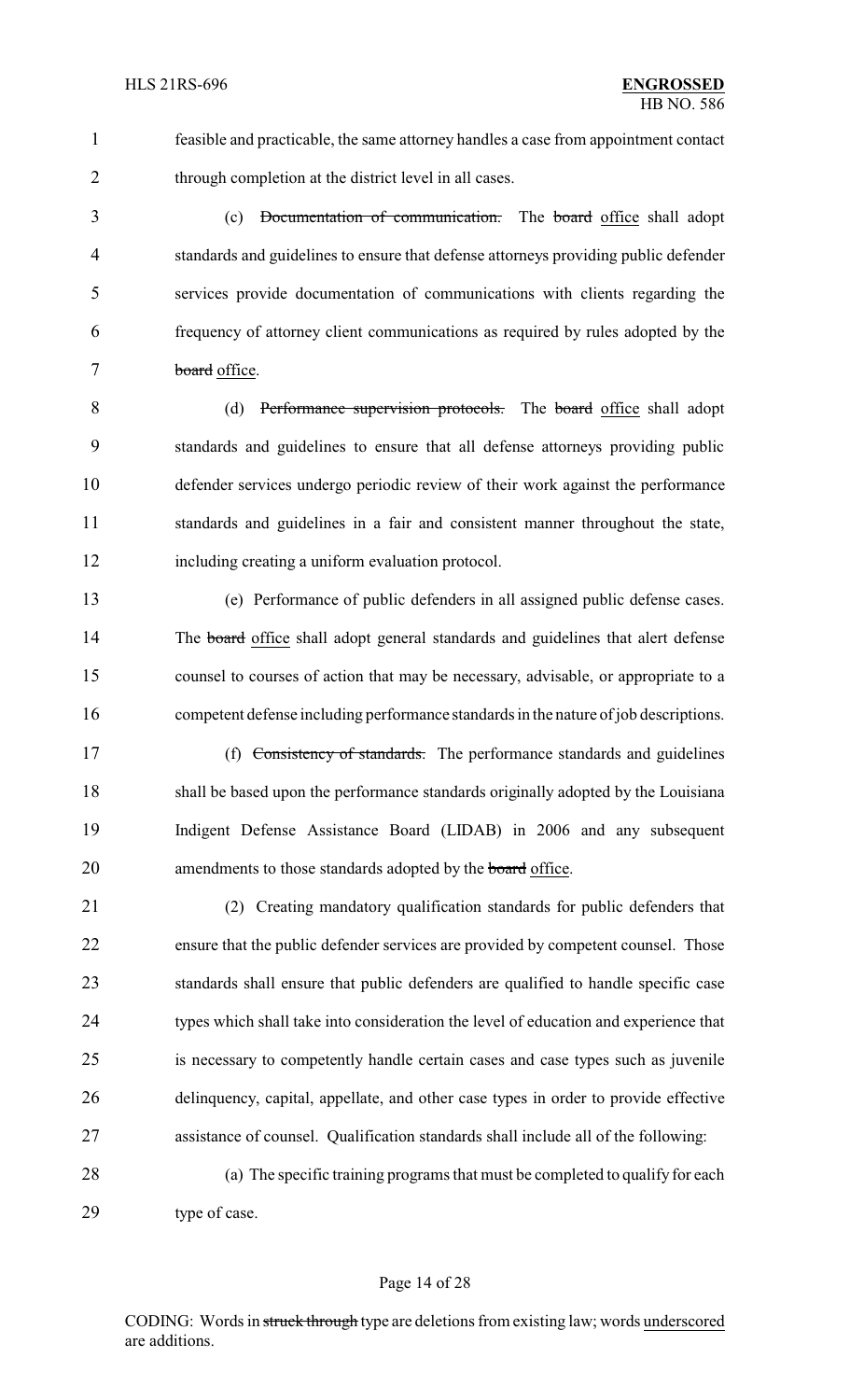| $\mathbf{1}$   | (b) The number of years the public defender has spent in the practice of law           |  |
|----------------|----------------------------------------------------------------------------------------|--|
| $\overline{2}$ | in good standing with the Louisiana State Bar Association.                             |  |
| 3              | (3) Establishing methods of monitoring and evaluating compliance with the              |  |
| $\overline{4}$ | mandatory public defender standards and guidelines and the performance of counsel      |  |
| 5              | in order to ensure competent representation of defendants in all courts of the state.  |  |
| 6              | (4) Establishing procedures to handle complaints about public defender                 |  |
| 7              | performance and to ensure that public defenders, office personnel, and clients are     |  |
| 8              | aware of avenues available for bringing a complaint and that office procedures do      |  |
| 9              | not conflict with the supervisory jurisdiction of the Louisiana Supreme Court and      |  |
| 10             | pursuant to the court's inherent authority provided for in Article V, Section 5 of the |  |
| 11             | Constitution of Louisiana.                                                             |  |
| 12             | (5) Establishing appropriate sanctions for failure to adhere to the mandatory          |  |
| 13             | standards and guidelines for the delivery of public defender services.                 |  |
| 14             | (6) Establishing a policy of selecting a proportionate number of minority and          |  |
| 15             | women lawyers in accordance with the makeup of the general population of the state,    |  |
| 16             | to the extent that minority and women lawyers are available and otherwise eligible     |  |
| 17             | for selection within each service region in accordance with law. Any citizen of        |  |
| 18             | majority age shall have a cause of action to enjoin the activities of the board office |  |
| 19             | for failure to comply with this provision.                                             |  |
| 20             | (7) Establishing policies and procedures for ensuring that cases are handled           |  |
| 21             | according to the Rules of Professional Conduct.                                        |  |
| 22             | (8) Establishing policies and procedures for handling conflict of interest             |  |
| 23             | cases and overflow cases when workload standards which are established by rules        |  |
| 24             | of the <b>board</b> office are breached.                                               |  |
| 25             | (9) Establishing policies and procedures to ensure that detailed expenditure           |  |
| 26             | and workload data is collected, recorded, and reported to support strategic planning   |  |
| 27             | efforts for the system.                                                                |  |
| 28             | (10) Creating separate performance standards and guidelines for attorney               |  |
| 29             | performance in capital case representation, juvenile delinquency, appellate, and any   |  |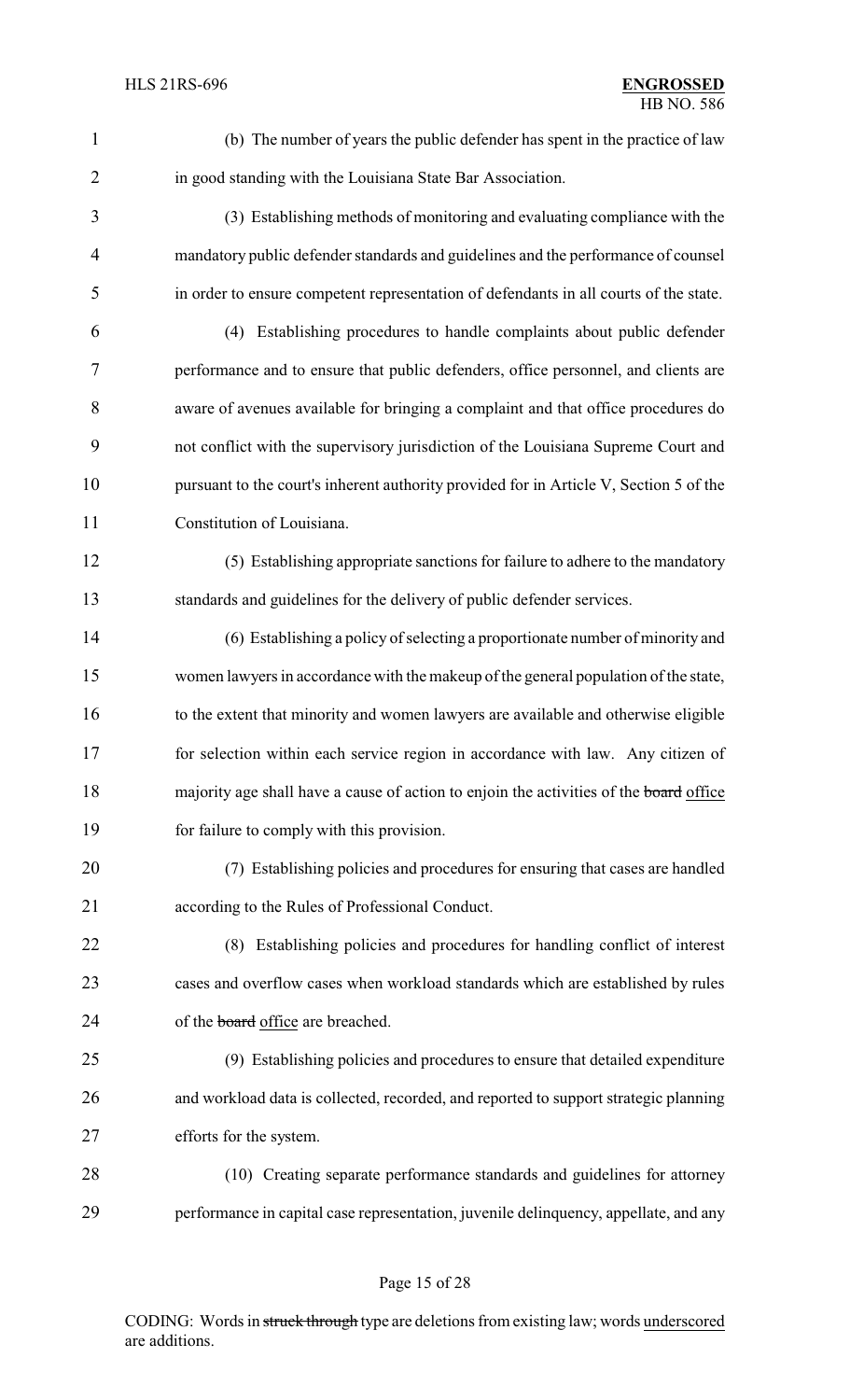other subspecialties of criminal defense practice as well as children in need of care 2 cases determined to be feasible, practicable, and appropriate by the board office. (11) Ensuring data, including workload, is collected and maintained in a 4 uniform and timely manner throughout the state to allow the **board office** sound data to support resource needs. (12) Providing for minimum salaryand compensation standards for attorney, investigator, paraprofessional, and any and all other staff necessary for the adequate defense of indigent defendants in criminal courts and comparable to other positions of similar stature throughout the state. (13) Establishing processes and procedures to ensure that when a case that is assigned presents a conflict of interest for a public defender, the conflict is identified and handled appropriately and ethically. 13 (14) Establishing processes and procedures to ensure that board office and contract personnel use information technology and workload management systems so that detailed expenditure and workload data is accurately collected, recorded, and reported. (15) Establishing administrative salary ranges for compensation of attorneys delivering public defender services throughout the state so that compensation is based on objective policymaking, including years of service, nature of the work and workload, and in consideration of variations in public defense practices and procedures in rural, urban, and suburban districts as well as prosecutorial and judicial processing practices, trial rates, sentencing practices, and attorney experience. C. All rules shall be adopted pursuant to the provisions of the Administrative Procedure Act and shall be subject to legislative oversight by the House Committee on the Administration of Criminal Justice and the Senate Committee on JudiciaryC. **\*** \* \* \* 27 §149.1. Domicile of <del>board</del> office; venue 28 A. The board office shall be domiciled in East Baton Rouge Parish.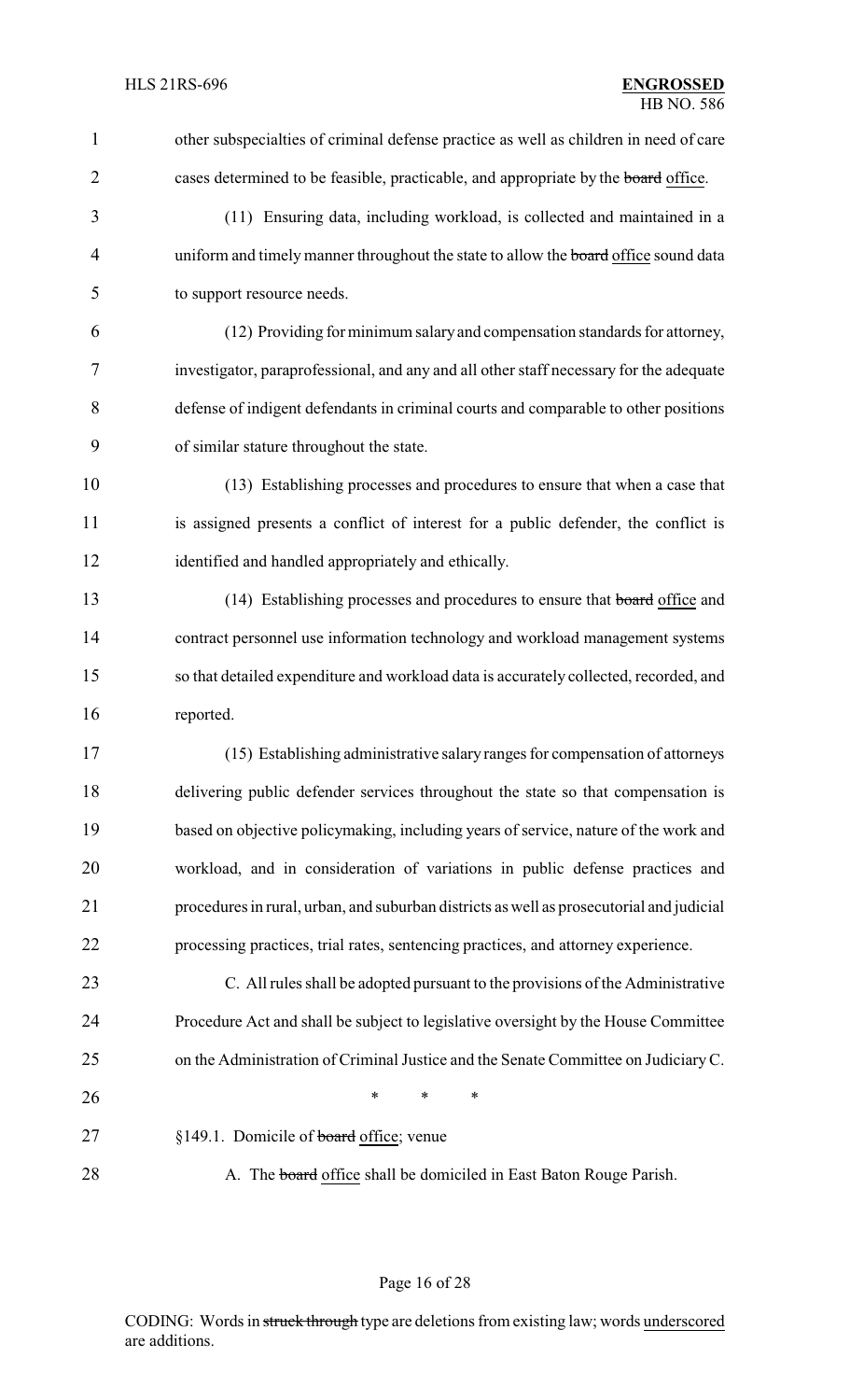| $\mathbf{1}$   | B. Notwithstanding any other provision of law to the contrary, the venue for                    |
|----------------|-------------------------------------------------------------------------------------------------|
| $\overline{2}$ | any civil proceeding by or against the board office or to which the board office is a           |
| 3              | party shall be East Baton Rouge Parish.                                                         |
| 4              | $\ast$<br>*<br>∗                                                                                |
| 5              | §152. State public defender; qualifications; powers and duties; salary                          |
| 6              | $A(1)$ The board shall employ a state public defender who shall meet the                        |
| 7              | following qualifications:                                                                       |
| 8              | $(1)(a)$ Meet the qualifications provided for in R.S. 15:150(B) Be a person of                  |
| 9              | good character, honesty, and integrity.                                                         |
| 10             | (b) Be a citizen of the United States.                                                          |
| 11             | Following his employment, be a domiciliary of Louisiana who is<br>(c)                           |
| 12             | registered to vote in Louisiana.                                                                |
| 13             | $\left(\frac{2}{d}\right)$ Be an attorney licensed to practice law in the United States with at |
| 14             | least seven years of experience as a criminal defense attorney. If licensed as an               |
| 15             | attorney in a state other than Louisiana, become licensed as an attorney in this state          |
| 16             | within one year of being employed by the board.                                                 |
| 17             | (2) The state public defender shall be a permanent full-time employee and                       |
| 18             | shall not otherwise engage in the practice of law or engage in any other business or            |
| 19             | profession.                                                                                     |
| 20             | B. The state public defender shall:                                                             |
| 21             | (1) Recommend to the board how to establish and maintain, in a                                  |
| 22             | cost-effective manner, the delivery of legal services to persons entitled to, and               |
| 23             | financially eligible for, appointed counsel in criminal proceedings at state expense            |
| 24             | under Louisiana law, the Constitution of Louisiana, and the United States                       |
| 25             | Constitution and consistent with the standards of national justice and those                    |
| 26             | established by the Louisiana Supreme Court.                                                     |
| 27             | (2) Develop and present for the board's approval a strategic plan for the                       |
| 28             | delivery of public defender services.                                                           |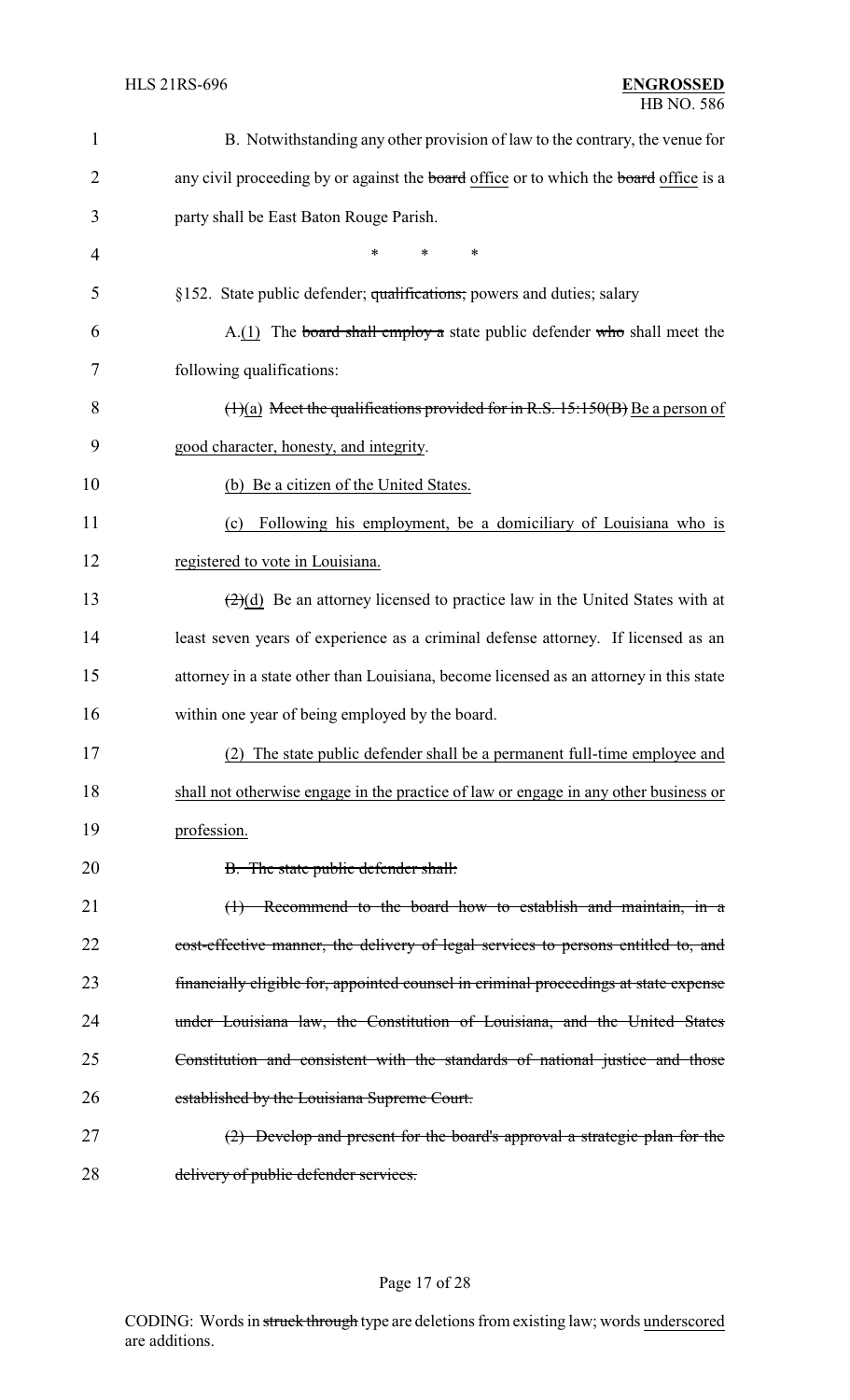| 1  | (3) Implement and ensure compliance with contracts, policies, procedures,              |
|----|----------------------------------------------------------------------------------------|
| 2  | standards, and guidelines adopted pursuant to rule by the board or required by         |
| 3  | statute.                                                                               |
| 4  | (4) Prepare and submit to the board for its approval the budget of the board.          |
| 5  | (5) Negotiate contracts, as appropriate, for providing legal services to               |
| 6  | persons financially eligible for appointed counsel at state expense. No contract so    |
| 7  | negotiated is binding or enforceable until the contract has been reviewed and          |
| 8  | approved by the board at a public hearing as provided for in R.S. 15:147(D). The       |
| 9  | provisions of this Paragraph are subject to the intent of the Louisiana Public         |
| 10 | Defender Act that district public defender programs shall continue operating within    |
| 11 | the method of delivery of services in effect prior to April 30, 2007, and the board is |
| 12 | prohibited from using its power to contract to change the structure of a local         |
| 13 | program, delivery method, or to terminate personnel without cause in violation of      |
| 14 | R.S. 15:165(C).                                                                        |
| 15 | (6) Employ personnel or contract for services as necessary to carry out the            |
| 16 | responsibilities of the board. The provisions of this Paragraph are subject to the     |
| 17 | intent of the Louisiana Public Defender Act that district public defender programs     |
| 18 | shall continue operating within the method of delivery of services in effect prior to  |
| 19 | April 30, 2007, and the board is prohibited from using its power to contract to        |
| 20 | change the structure of a local program, delivery method, or to terminate personnel    |
| 21 | without cause in violation of R.S. $15:165(C)$ .                                       |
| 22 | (7) Supervise the personnel, operation, and activities of the board.                   |
| 23 | (8) Prepare and submit to the board an annual report of the indigent defender          |
| 24 | services provided by the service regions, where applicable, and the districts.         |
| 25 | (9) Appear before the Joint Legislative Committee on the Budget and report             |
| 26 | on the activities of the board.                                                        |
| 27 | $(10)$ Actively seek gifts, grants, and donations that may be available through        |
| 28 | the federal government or other sources to help fund the system, provided that such    |
| 29 | gifts, grants, and donations are not otherwise prohibited by law or rule.              |
|    |                                                                                        |

# Page 18 of 28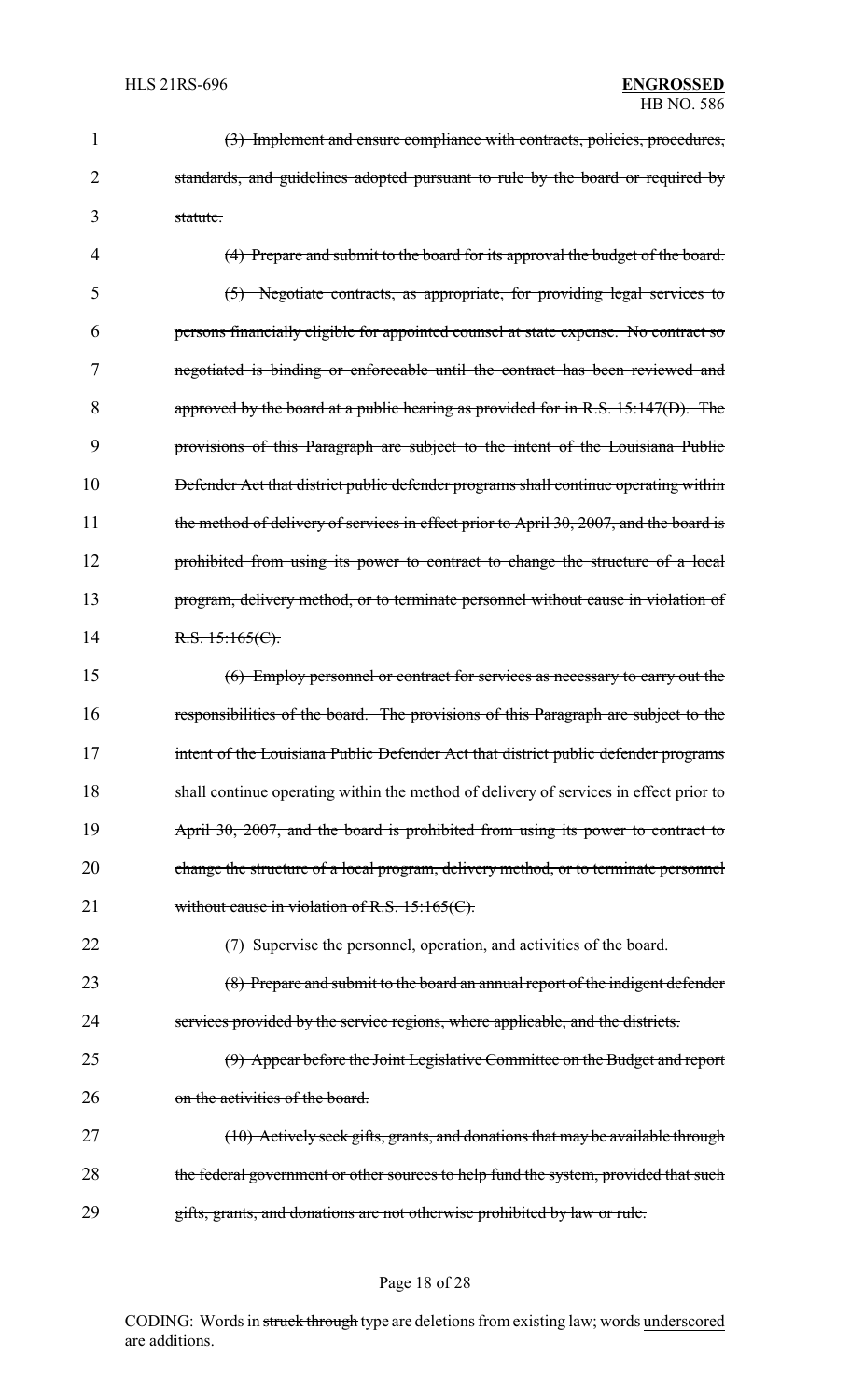| $\mathbf 1$ | $(11)$ Assist the board in the adoption of rules as provided for in R.S. 15:148          |
|-------------|------------------------------------------------------------------------------------------|
| 2           | and in accordance with the Administrative Procedure Act.                                 |
| 3           | (12) Provide services, facilities, and materials necessary for the performance           |
| 4           | of the duties, functions, and powers of the board.                                       |
| 5           | (13) Assist the board in establishing the standards and guidelines, policies,            |
| 6           | and procedures for the statewide delivery of indigent defender services in accordance    |
| 7           | with rules adopted by the board and as required by statute.                              |
| 8           | (14) Establish administrative management procedures for regional offices,                |
| 9           | where applicable.                                                                        |
| 10          | (15) Review, monitor, and assess the performance of all attorneys, consortia             |
| 11          | of attorneys, or independent public defender organizations qualified with the United     |
| 12          | States Internal Revenue Service for an exemption from federal income tax under           |
| 13          | Section $501(c)$ of the Internal Revenue Code to provide counsel for indigent            |
| 14          | defendants.                                                                              |
| 15          | (16) Perform all other duties assigned by the board.                                     |
| 16          | The state public defender, appointed pursuant to R.S. $15:146(B)$ and<br>(3)             |
| 17          | functioning as the executive director of the office, shall have full jurisdiction,       |
| 18          | authority, and discretion over all aspects of the office.                                |
| 19          | E.B. The state public defender shall receive annual compensation at least                |
| 20          | equal in amount to an associate justice of the supreme court of this state.              |
| 21          | $\ast$<br>*<br>∗                                                                         |
| 22          | §166. Disbursement of funds                                                              |
| 23          | A. The board office shall not disburse funds to a non-governmental entity                |
| 24          | unless it establishes a benefit to the function of the board office pursuant to law, and |
| 25          | unless services are actually delivered. Under no circumstances shall the board office    |
| 26          | disburse state funds for the purpose of savings, reserves, or other purposes related     |
| 27          | primarily to the economic health of the non-governmental entity or its owners and        |
| 28          | employees.                                                                               |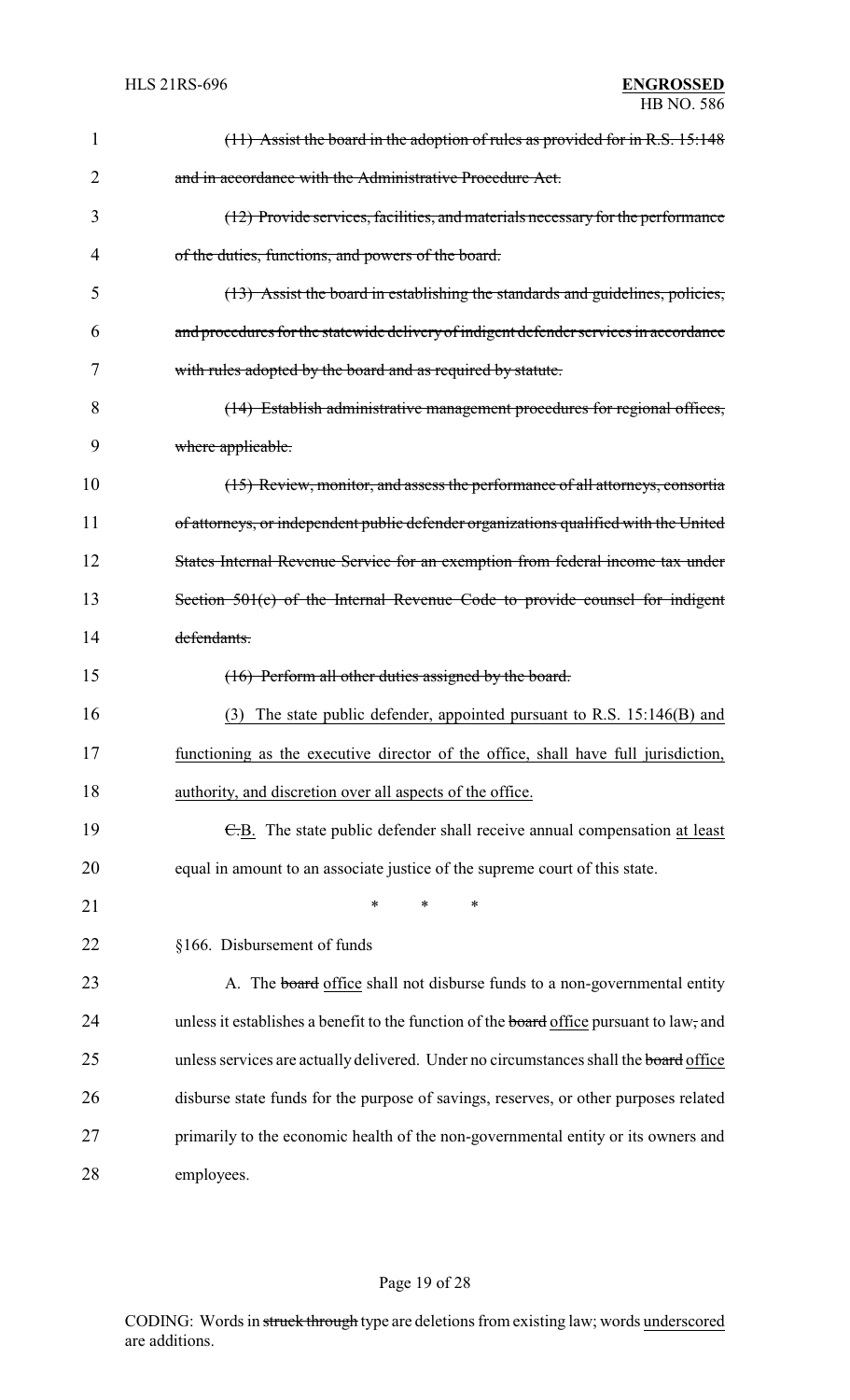1 B. Any service which the board office seeks<del>, other than the Louisiana</del> 2 Appellate Project or the Capital Appeals Project, which are statewide programs, shall 3 be subject to an application process by which the board office provides objective 4 deliverables and allows the district defenders to make application upon the same 5 terms as a non-governmental entity to provide services in that district or a regional 6 area for services as provided by law.

7 C. No provision of Louisiana law authorizing the return or rollback of funds 8 from governmental programs to the division of administration shall apply to the 9 board office account during an emergency shortfall in funding as certified by the 10 board office with the approval of the chief justice of the Louisiana Supreme Court. 11 §167. Louisiana Public Defender Justice Investment Fund

12 A. "The Louisiana Public Defender Justice Investment Fund", hereinafter 13 referred to as the "LPD Fund" "fund", is hereby created in the state treasury. Interest earned on the investment of monies in the fund shall be deposited in and credited to the fund. Unexpended and unencumbered monies in the fund at the close of each fiscal year shall remain in the fund. Monies in the fund shall be appropriated, administered, and used solely and exclusively for purposes of the Louisiana Public Defender Act and program, other service programs, and as further provided in this 19 Section.

 B. The fund shall be comprised of all monies appropriated, donated, or otherwise made available to provide funding for the provisions of the Louisiana Public Defender Act and other service programs. All of such monies required to be deposited in the state treasury in accordance with Article VII, Section 9(A) of the Constitution of Louisiana shall be deposited in the fund after first meeting the requirements of Article VII, Section 9(B) of the Constitution of Louisiana relative to the Bond Security and Redemption Fund.

27 C. Monies in the fund shall be appropriated and used solely and exclusively 28 to provide for the implementation of the Louisiana Public Defender Act and this Part, 29 the program, and other service programs.

### Page 20 of 28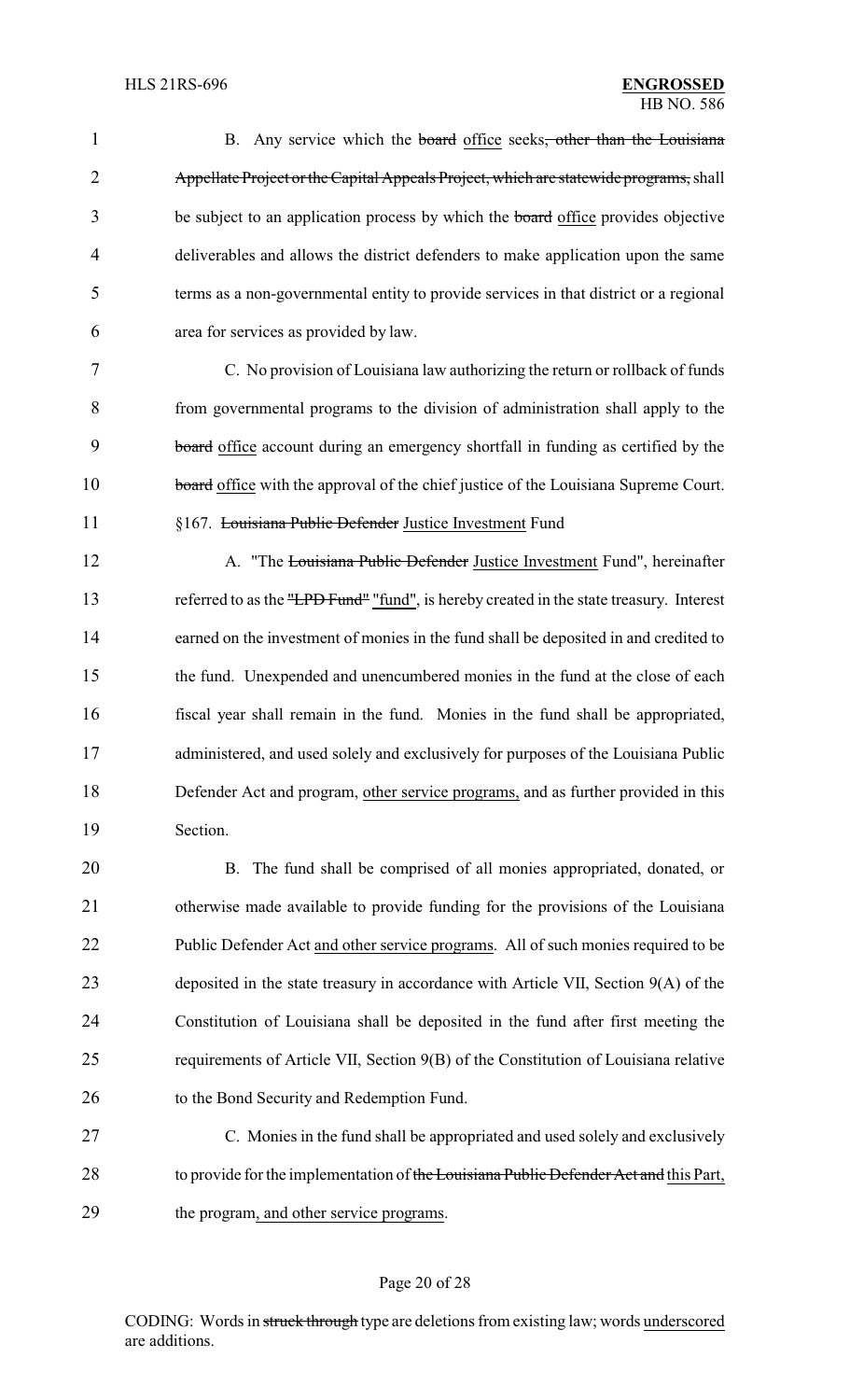| 1  | D. The LPD Fund fund shall be administered by the board office as                        |
|----|------------------------------------------------------------------------------------------|
| 2  | authorized by the provisions of the Louisiana Public Defender Act this Part. The         |
| 3  | board office is hereby authorized to establish such accounts or sub-accounts within      |
| 4  | the <b>LPD</b> Fund fund as deemed necessary to comply with the provisions of the        |
| 5  | Louisiana Public Defender Act this Part and the program. The board shall not             |
| 6  | commingle the monies in the LPD Fund established in this Section with any other          |
| 7  | monies or funds of the board for any reason.                                             |
| 8  | E. The board office shall dedicate and disburse at least sixty-five percent of           |
| 9  | the entirety of its annual budget and its funds in the Louisiana Public Defender Fund    |
| 10 | fund as defined in Subsection A of this Section each fiscal year to the district         |
| 11 | defender offices and their indigent defender funds as defined in R.S. 15:168(A) in       |
| 12 | the various judicial districts throughout the state. Any funds disbursed to any district |
| 13 | defender office shall be paid in addition to the minimum mandatory sixty-five            |
| 14 | percent of dedicated and disbursed funds required in this Subsection. The provisions     |
| 15 | of this Subsection shall not apply to statutorily dedicated funds or funds received      |
| 16 | through the awarding of grants.                                                          |
| 17 | F. The office shall provide a monthly report to each district public defender            |
| 18 | advisory board detailing all funds received and disbursed by the fund during the         |
| 19 | preceding month.                                                                         |
| 20 | §168. Judicial district indigent defender fund                                           |
| 21 | A. There is hereby created within each judicial district an indigent defender            |
| 22 | fund which shall be administered by the district public defender and composed of         |
| 23 | funds provided for by this Section and such funds as may be appropriated or              |
| 24 | otherwise made available to it.                                                          |
| 25 | $B(1)(a)$ Every court of original criminal jurisdiction, except in the town of           |
| 26 | Jonesville, in the city of Plaquemine, and in mayors' courts in municipalities having    |
| 27 | a population of less than five thousand, shall remit the following special costs to the  |
| 28 | district indigent defender fund state treasurer for deposit into the Justice Investment  |
| 29 | Fund for the following violations, under state statute as well as under parish or        |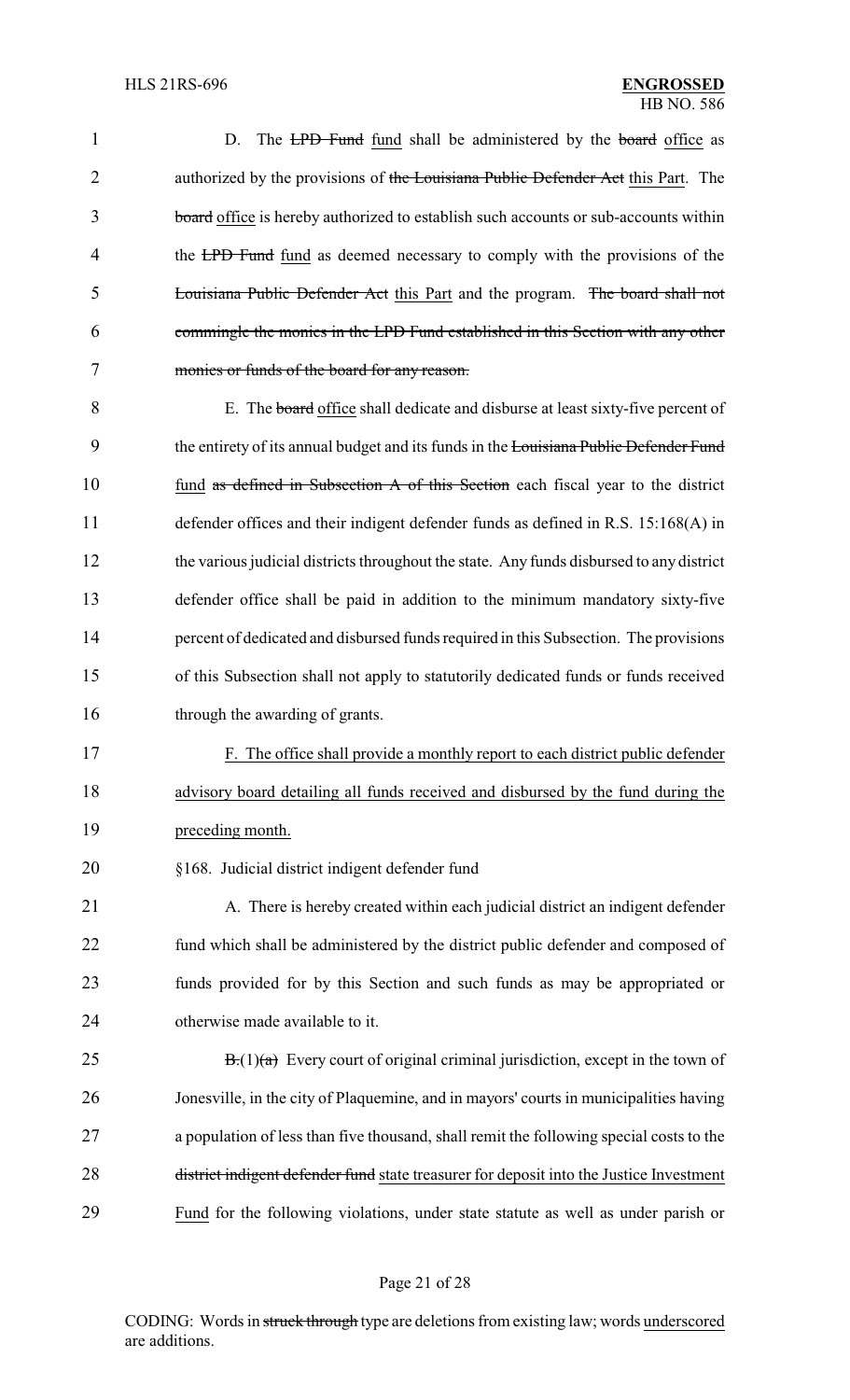| $\mathbf{1}$   | municipal ordinance, except a parking violation.<br>Except as provided in                  |  |
|----------------|--------------------------------------------------------------------------------------------|--|
| $\overline{2}$ | Subparagraph (b) of this Paragraph, the The sum of forty-five dollars shall be             |  |
| 3              | assessed in cases in which a defendant is convicted after a trial, a plea of pleads        |  |
| $\overline{4}$ | guilty or nolo contendere, or after forfeiting forfeits bond and shall be in addition to   |  |
| 5              | all other fines, costs, or forfeitures imposed.                                            |  |
| 6              | (b) In the parish of Orleans, in addition to all other fines, costs, or forfeitures        |  |
| 7              | imposed, the sum of forty-five dollars may be assessed in cases in which a defendant       |  |
| 8              | is convicted after a trial, a plea of guilty or nolo contendere, or after forfeiting bond. |  |
| 9              | $(2)(a)$ Such amounts shall be remitted by the respective recipients thereof to            |  |
| 10             | the judicial district indigent defender fund state treasurer for deposit into the Justice  |  |
| 11             | Investment Fund monthly by the tenth day of the succeeding month.                          |  |
| 12             | (b) Such amounts remitted in the parish of Orleans shall include all of the                |  |
| 13             | following data for each case in which the costs required for in this Subsection are        |  |
| 14             | assessed:                                                                                  |  |
| 15             | $(1)(i)$ Name and case number of each defendant.                                           |  |
| 16             | $\left(\frac{2}{2}\right)$ (ii) Date of order assessing such costs.                        |  |
| 17             | $\left(\frac{1}{2}\right)$ (iii) Date by which the defendant is ordered to pay such costs. |  |
| 18             | $\left(\frac{4}{11}\right)$ Date of collection of such costs.                              |  |
| 19             | $\left(\frac{1}{2}\right)(v)$ Actual amount collected.                                     |  |
| 20             | (c) The office for the district public defender for the parish of Orleans shall            |  |
| 21             | notify the office of the inspector general, city of New Orleans, in writing, if such       |  |
| 22             | amounts and data required in Subparagraphs (a) and (b) of this Paragraph have not          |  |
| 23             | been remitted by the fifteenth day of the month.                                           |  |
| 24             | E.B.(1) Except as otherwise provided by the Louisiana Public Defender Act,                 |  |
| 25             | the funds provided for in this Section, and this Part, any other self-generated revenue    |  |
| 26             | and all interest or other income earned from the investment of such funds and self-        |  |
|                |                                                                                            |  |
| 27             | generated revenue shall be retained in the district and shall be used and administered     |  |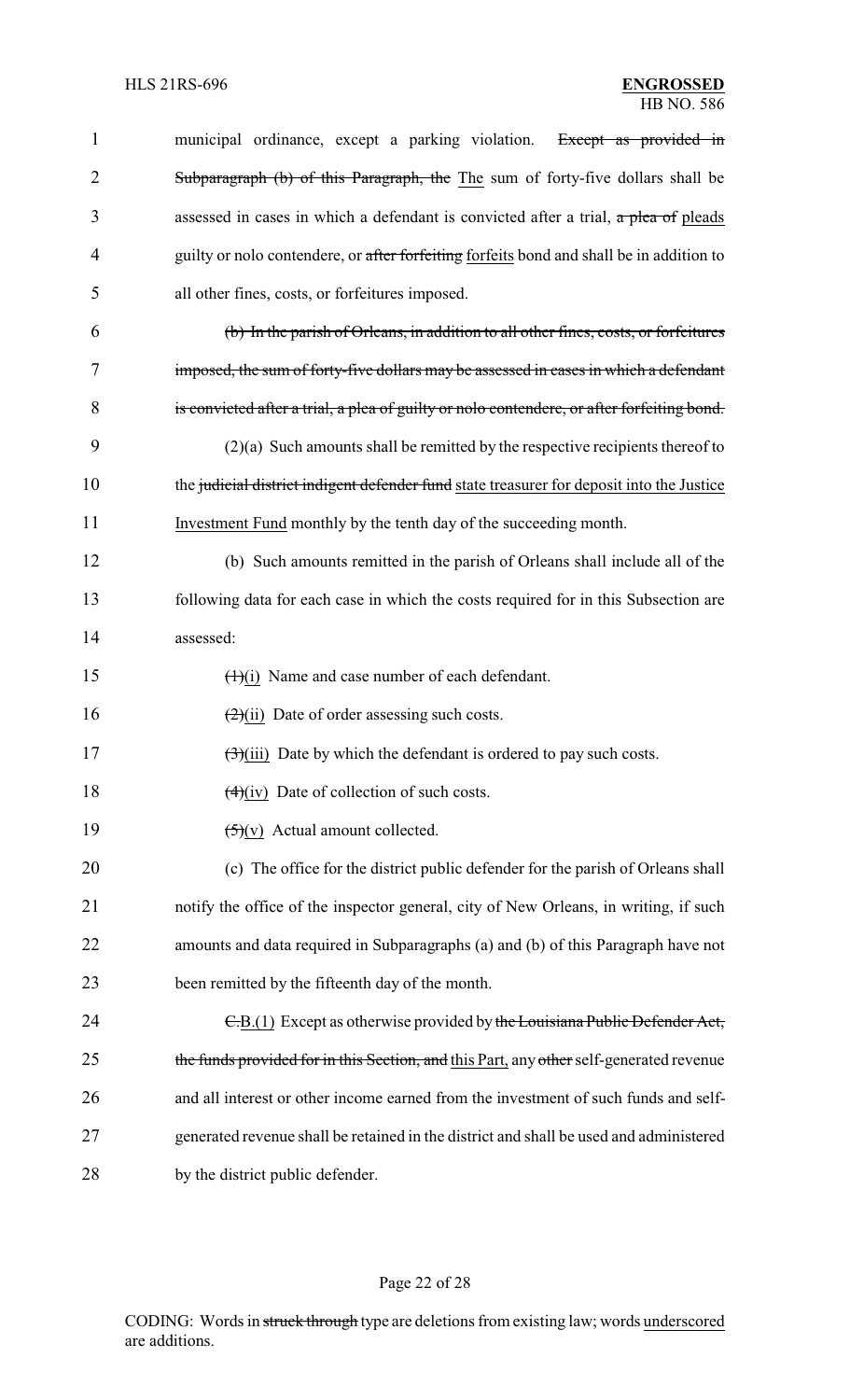| $\mathbf{1}$   | (2) Funds received pursuant to this Section shall be distributed to the district         |  |
|----------------|------------------------------------------------------------------------------------------|--|
| $\overline{2}$ | public defender offices within ten days of receipt of such funds.                        |  |
| 3              | <b>D.C.</b> No defendant who has retained private counsel of record shall be             |  |
| 4              | assessed any costs to be credited to the indigent defender fund, other than the special  |  |
| 5              | costs established by Subsection $B \triangle$ of this Section, unless the board a public |  |
| 6              | defender has provided representation of record for that defendant at some point in       |  |
| 7              | that criminal proceeding.                                                                |  |
| 8              | E. Any surplus monies in the judicial district indigent defender fund on                 |  |
| 9              | August 15, 2007, shall be retained in that judicial district and remain in the judicial  |  |
| 10             | district indigent defender fund. Any unexpended and unencumbered monies in the           |  |
| 11             | judicial district indigent defender fund at the close of each fiscal year shall remain   |  |
| 12             | in the judicial district indigent defender fund. Monies in the fund shall be             |  |
| 13             | administered and used solely and exclusively for purposes of delivering indigent         |  |
| 14             | defender services in that judicial district.                                             |  |
| 15             | *<br>*<br>*                                                                              |  |
| 16             | Section 2. R.S. 36:4(D) is hereby amended and reenacted to read as follows:              |  |
| 17             | §4. Structure of executive branch of state government                                    |  |
| 18             | *<br>*<br>∗                                                                              |  |
| 19             | D. The Louisiana Public Defender Board Office of the State Public Defender               |  |
| 20             | and Justice Investment, as more specifically provided for in the Louisiana Public        |  |
| 21             | Defender Act (R.S. 15:141 et seq.), shall be placed within the office of the governor    |  |
| 22             | as an independent agency and shall exercise its powers, duties, functions, and           |  |
| 23             | responsibilities in the manner provided for agencies transferred in accordance with      |  |
| 24             | the provisions of R.S. 36:801.1.                                                         |  |
| 25             | Section 3. R.S. 15:149.2 through 151 and 153 through 158 are hereby repealed in          |  |
| 26             | their entirety.                                                                          |  |
| 27             | Section 4.(A) The governor shall appoint the state public defender for the Office of     |  |
| 28             | the State Public Defender and Justice Investment not later than December 1, 2021.        |  |
| 29             | (B) Effective January 1, 2022, all of the following shall occur:                         |  |

# Page 23 of 28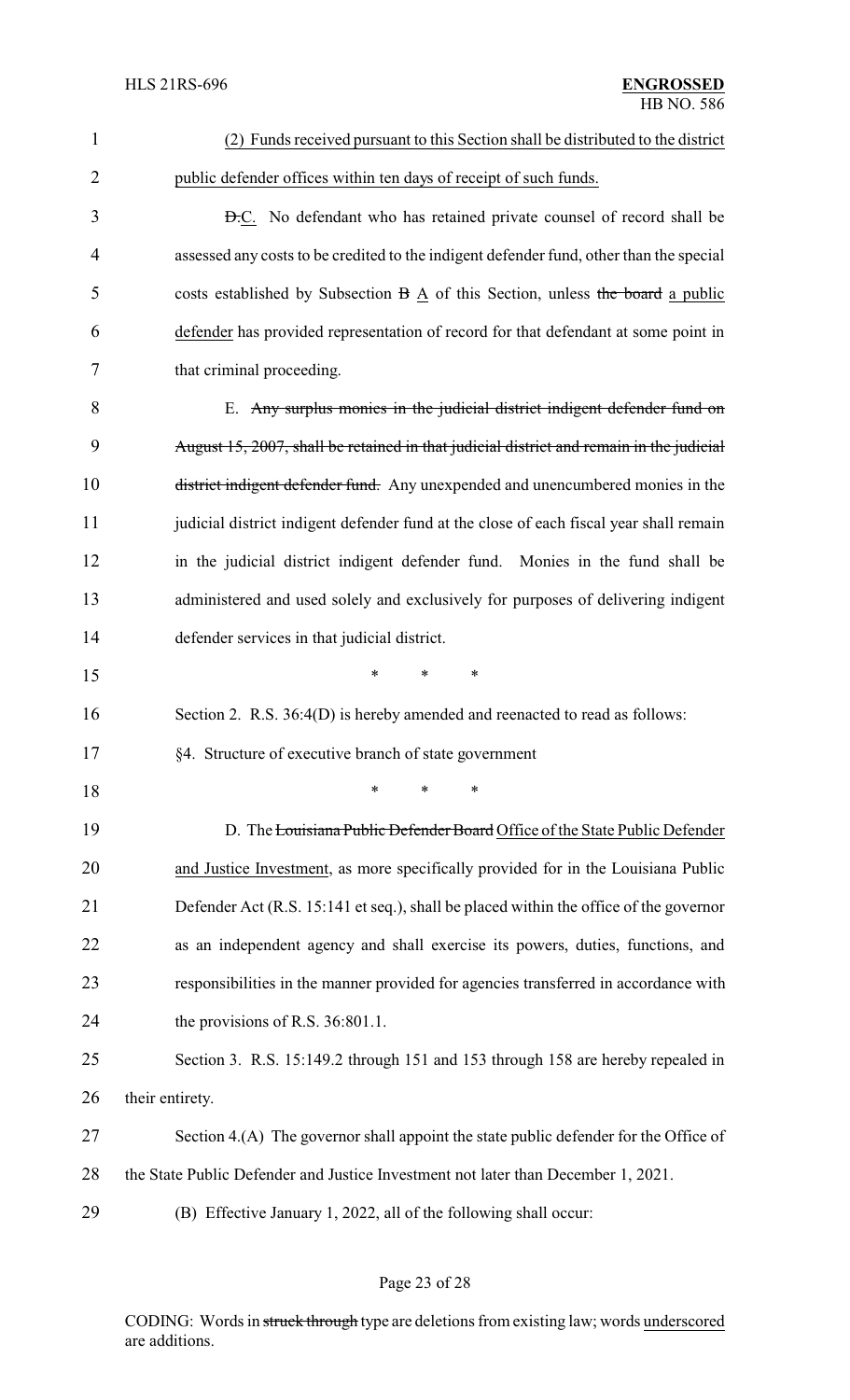(1) The Office of the State Public Defender and Justice Investment shall be the successor to and shall assume control of the affairs of the Louisiana Public Defender Board.

- (2) All powers, duties, functions, and responsibilities of the Louisiana Public Defender Board are transferred to and shall be performed and exercised by the office. In addition, all of the obligations of the Louisiana Public Defender Board are transferred to the office. Upon the transfer of the powers, duties, functions, and responsibilities accomplished by this Section, any pending or unfinished business of the Louisiana Public Defender Board shall become the business of and be completed by the office with the same power and authority as the entity from which the functions are transferred.
- (3) All administrative functions performed by the Louisiana Public Defender Board relative to any component of the Louisiana Public Defender Act prior to the effective date of this Act shall be transferred to the Office of the State Public Defender and Justice Investment.
- (4) Except for the inherent regulatory authority of the Louisiana Supreme Court provided for in Article V, Section 5 of the Constitution of Louisiana regarding the regulation of the practice of law, the office shall undertake and have all regulatory authority, control, supervision, and jurisdiction, including auditing and enforcement, and all power incidental or necessary to such regulatory authority, control, supervision, and jurisdiction over all aspects of the delivery of public defender services throughout the courts of the state of Louisiana.
- (5) All funds dedicated and appropriated to the Louisiana Public Defender Board 22 shall be transferred to the office.
- (6) All funds dedicated and appropriated for service programs, as defined by R.S. 15:143 as amended by this Act, shall be administered by the office.
- (7) All books, papers, records, money, rights of action, and other property of every kind, movable and immovable, real and personal, heretofore possessed, controlled, or used by the Louisiana Public Defender Board shall be transferred to the office, except as otherwise specifically provided by this Act.

### Page 24 of 28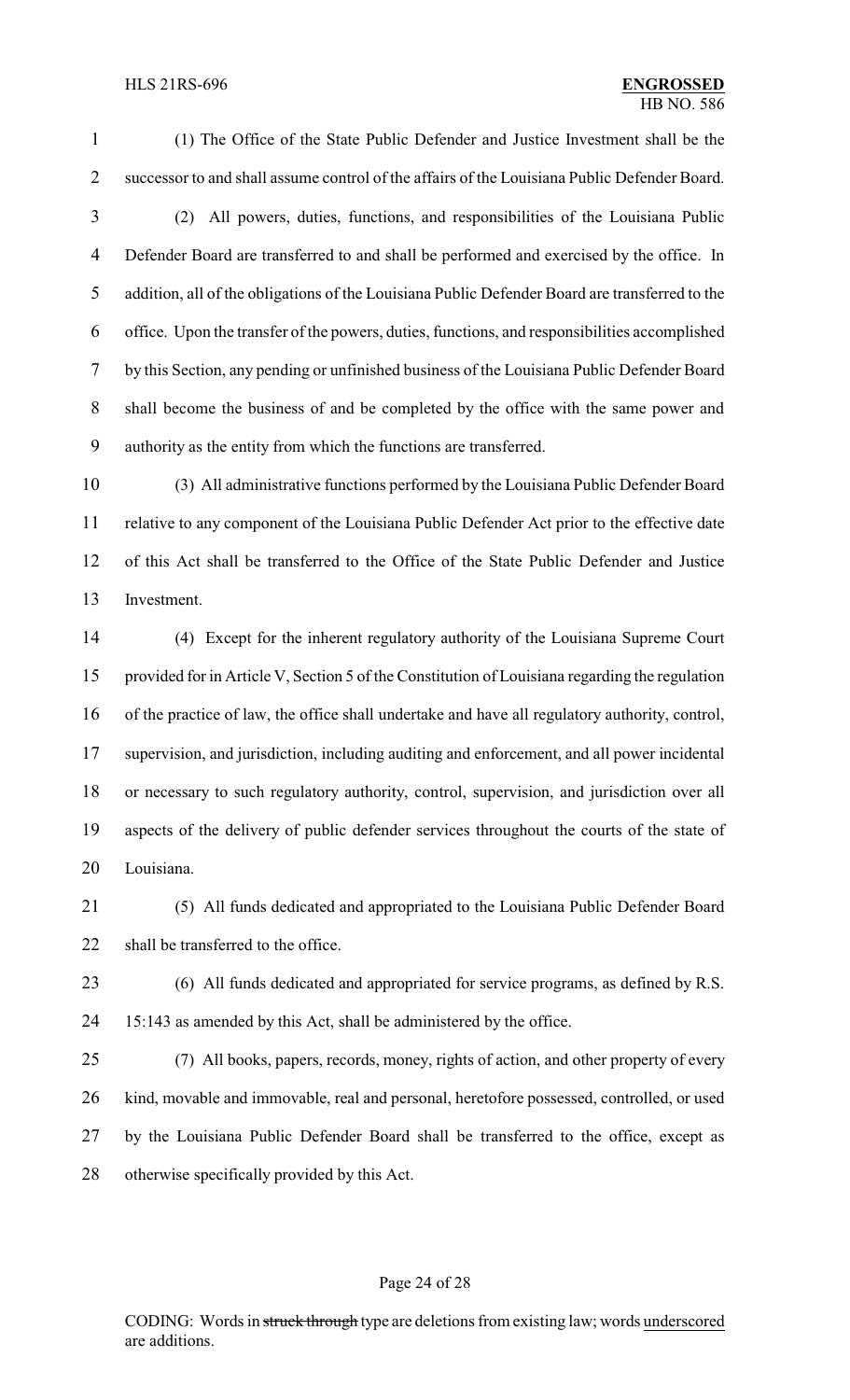(8) Any assets, funds, facilities, property, equipment, books, documents, records, 2 obligations, programs, and functions relative to the Louisiana Public Defender Board shall be transferred to the office.

 (C) All rules, regulations, and policies adopted by or applicable to the Louisiana Public Defender Board prior to the effective date of this Act shall continue in full force and effect unless amended or repealed by the Office of the State Public Defender and Justice Investment.

 (D) Any reference in rules, laws, and documents to or any designation by any law or contract or other document of the Louisiana Public Defender Board shall be deemed to refer to the office provided that, to the extent necessary to prevent the impairment of the contractual obligations of any entity heretofore existing or of the state, the existence, organization, and functions of any such entity shall be excluded from the provisions of this Section. Any legal proceeding to which the Louisiana Public Defender Board is a party and which is filed, initiated, or pending before any court on January 1, 2022, and all documents involved in or affected by said legal proceeding, shall retain their effectiveness and shall be continued in the name of the office. All further legal proceedings and documents in the 17 continuation, disposition, and enforcement of said legal proceeding shall be in the name of the office, and the office shall be substituted for the Louisiana Public Defender Board without the necessity for amendment of any document. All obligations of the Louisiana Public Defender Board shall be the obligations of the office. The office shall be the successor in every way to the Louisiana Public Defender Board, including all of the obligations and debts of the Louisiana Public Defender Board. The provisions of R.S. 15:141 through 184 shall not be construed or applied in any way which will prevent full compliance by the state, or any department, office, or agency thereof, with the requirements of any act of Congress of the United States or any regulation made thereunder by which federal aid or other federal assistance has been or hereafter is made available.

 (E) The office shall, to the extent possible and at the discretion of the state public defender, provide for employees of the Louisiana Public Defender Board, not including the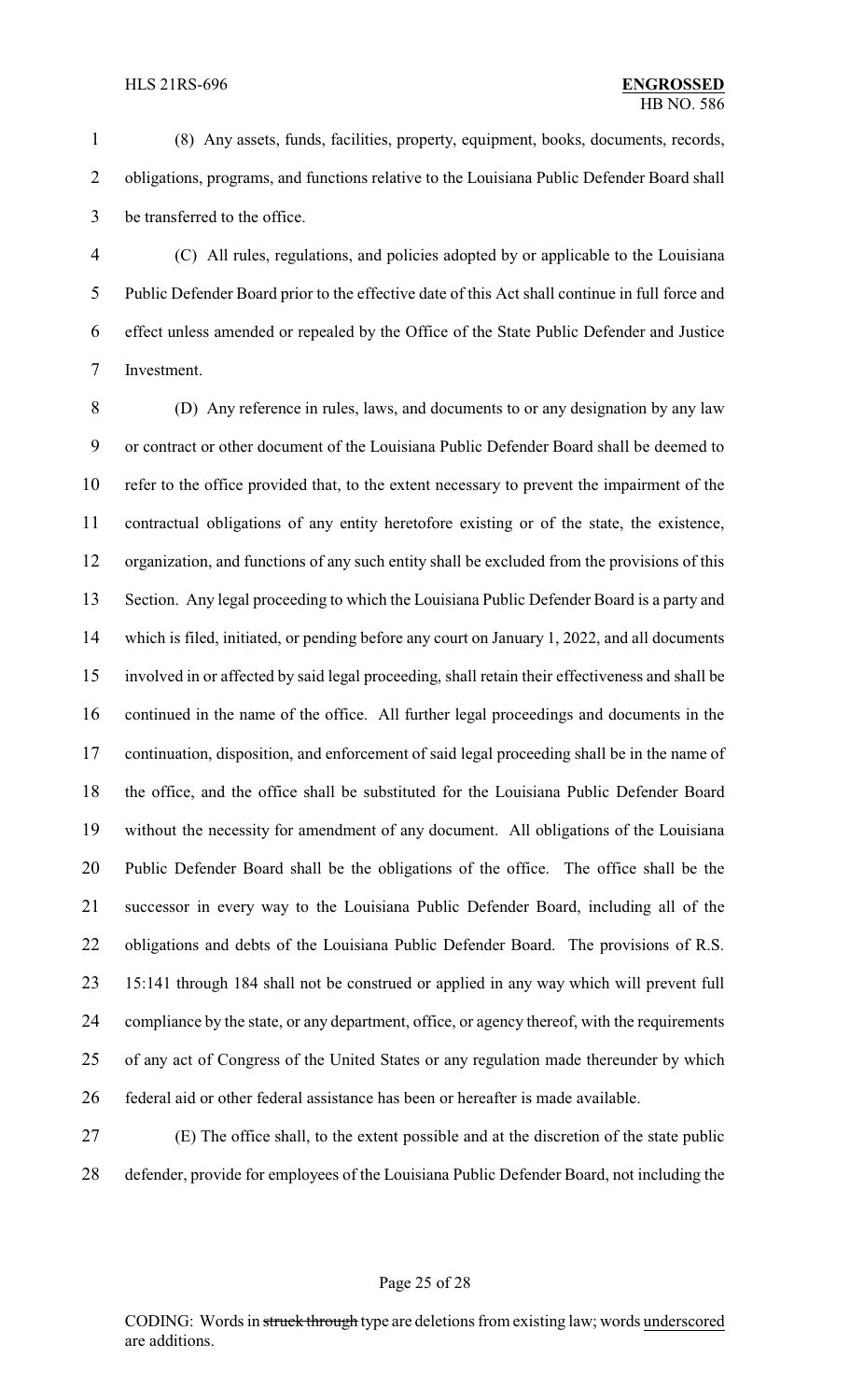| $\mathbf{1}$   | appointed board members, to continue to perform the duties they performed prior to the        |  |
|----------------|-----------------------------------------------------------------------------------------------|--|
| $\overline{2}$ | effective date of this Act without loss of status, salary, and related benefits.              |  |
| 3              | (F) Prior to January 1, 2022, the Louisiana Public Defender Board shall not:                  |  |
| 4              | (1) Sell, transfer, or otherwise remove any asset or thing of value, movable or               |  |
| 5              | immovable, corporeal or incorporeal, attributable to or owned by the Louisiana Public         |  |
| 6              | Defender Board.                                                                               |  |
| 7              | (2) Incur, transfer, or assign any debt or other responsibility or obligation to the          |  |
| 8              | district that is not properly attributable to the Louisiana Public Defender Board.            |  |
| 9              | Reduce or reallocate the level of funding, staffing, or support that would<br>(3)             |  |
| 10             | otherwise be allocated to the Louisiana Public Defender Board.                                |  |
| 11             | (4) Impose any budget reductions or changes in funding without the prior approval             |  |
| 12             | of the Joint Legislative Committee on the Budget.                                             |  |
| 13             | (5) Take any personnel action with regard to any employee without the approval of             |  |
| 14             | the governor.                                                                                 |  |
| 15             | Section 5. The Louisiana State Law Institute is hereby directed to make technical             |  |
| 16             | changes to statutory laws as necessary to change the terminology in order to reflect the name |  |
| 17             | changes provided by this Act, specifically R.S. 15:141 through 186.6, as necessary to change  |  |
| 18             | the term" board" to the term "office".                                                        |  |

## DIGEST

The digest printed below was prepared by House Legislative Services. It constitutes no part of the legislative instrument. The keyword, one-liner, abstract, and digest do not constitute part of the law or proof or indicia of legislative intent. [R.S. 1:13(B) and 24:177(E)]

| HB 586 Engrossed | 2021 Regular Session | Magee |
|------------------|----------------------|-------|
|------------------|----------------------|-------|

**Abstract:** Creates the Office of the State Public Defender and Justice Investment and repeals the La. Public Defender Board.

Present law provides for the La. Public Defender Act which was enacted in order to ensure the right to counsel is delivered by qualified and competent counsel in a manner that is fair and consistent throughout the state and to ensure that adequate public funding is provided and managed in a cost-effective and fiscally responsible manner.

Proposed law retains present law.

Present law created and established the La. Public Defender Bd. (the board) as a state agency within the office of the governor.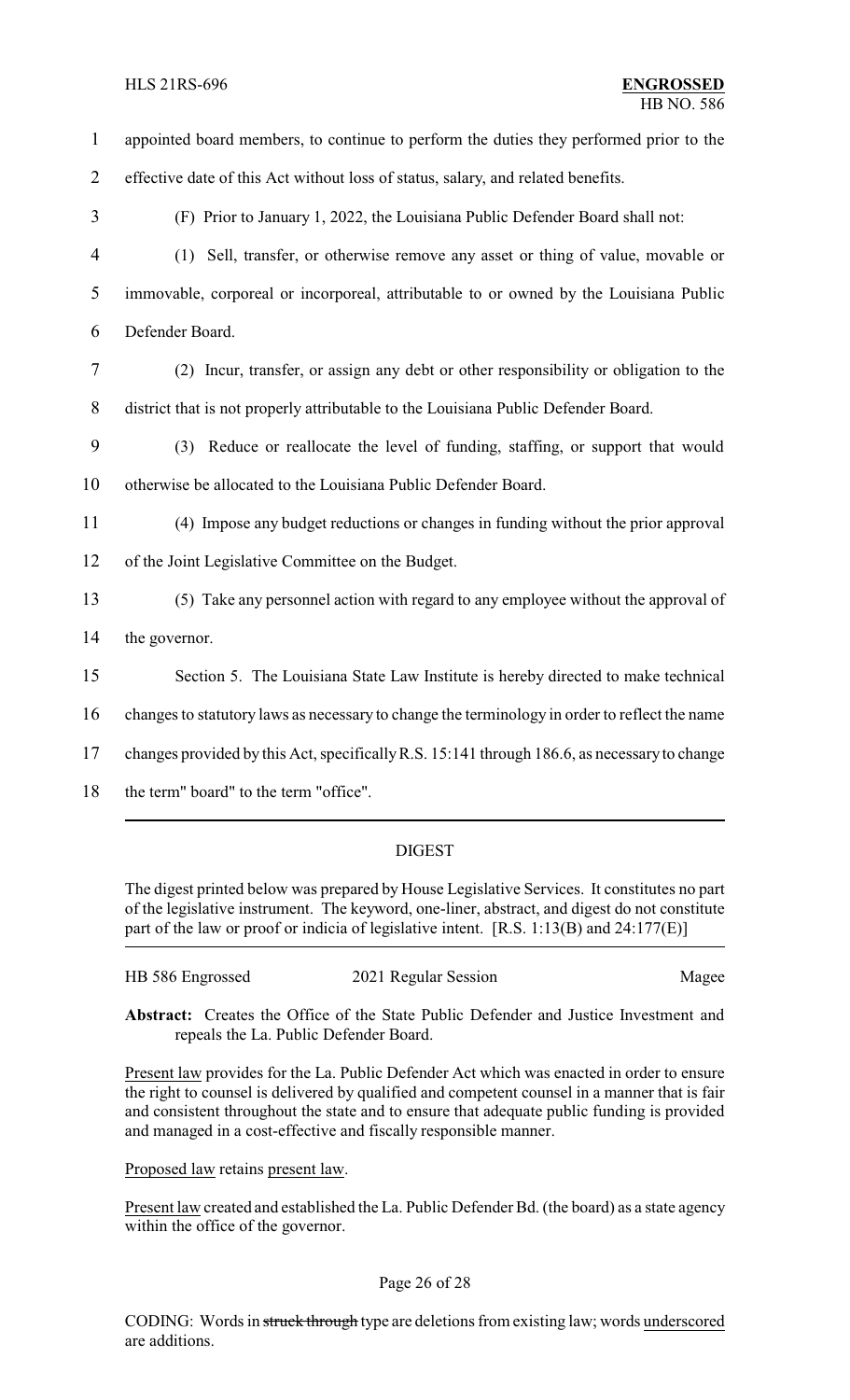Proposed law eliminates the board and creates the Office of the State Public Defender and Justice Investment (the office) as a state agency within the office of the governor.

Proposed law repeals the present law definition of "board" and other definitions related to the board, adds a definition of "office", and makes technical changes in terminology to reflect the elimination of the board and the creation of the office.

Proposed law defines "service program" as a non-governmental entity that provides assistance to or representation of defendants or other persons in the criminal justice system and that is qualified with the U.S. Internal Revenue Service for an exemption from federal income tax under Section 501(c) of the Internal Revenue Code.

Proposed law repeals all provisions of present law related to the establishment, membership, and voting requirements of the board.

Proposed law establishes a nominating committee, provides for the selection of the members of the committee, and requires the committee to submit a list of three nominees for the appointment of the state public defender by the governor, subject to Senate confirmation.

Proposed law provides that if the nominating committee fails to submit the required nominees, the governor shall make the appointment without nominations.

Proposed law provides for qualifications for the position of state public defender.

Present law provides for the powers, duties, responsibilities, and meeting requirements of the board.

Proposed law provides additional duties of the office to implement and coordinate services provided by service programs, allocate funding to public defenders and service programs, and develop a mechanism for the distribution of such funds, but otherwise retains similar duties of the board as provided by present law.

Present law authorizes the Joint Legislative Committee on the Budget (JLCB) to approve employees hired by the board as state employees.

Proposed law repeals present law and requires the office to submit for approval to the JLCB each service program that is to receive funding from the office.

Present law provides for the employment by the board of a state public defender and provides for the qualifications and duties of the state public defender.

Proposed law retains the state public defender but provides for his appointment by the governor and specifies his authority to function as the executive director of the office.

Present law provides for the La. Public Defender Fund and provides that the monies in the fund shall be appropriated, administered, and used solely and exclusively for the purposes of the La. Public Defender Act and program.

Proposed law retains present law but changes the name of the fund to the Justice Investment Fund and also authorizes the use of monies for service programs.

Present law provides for the creation of judicial district indigent defender funds for each judicial district and requires the courts, except in the parish of Orleans, to remit special costs to the fund. Present law provides for a \$45 fee to be assessed in cases in which a defendant is convicted after a trial, pleads guilty or nolo contendre, or forfeits bond.